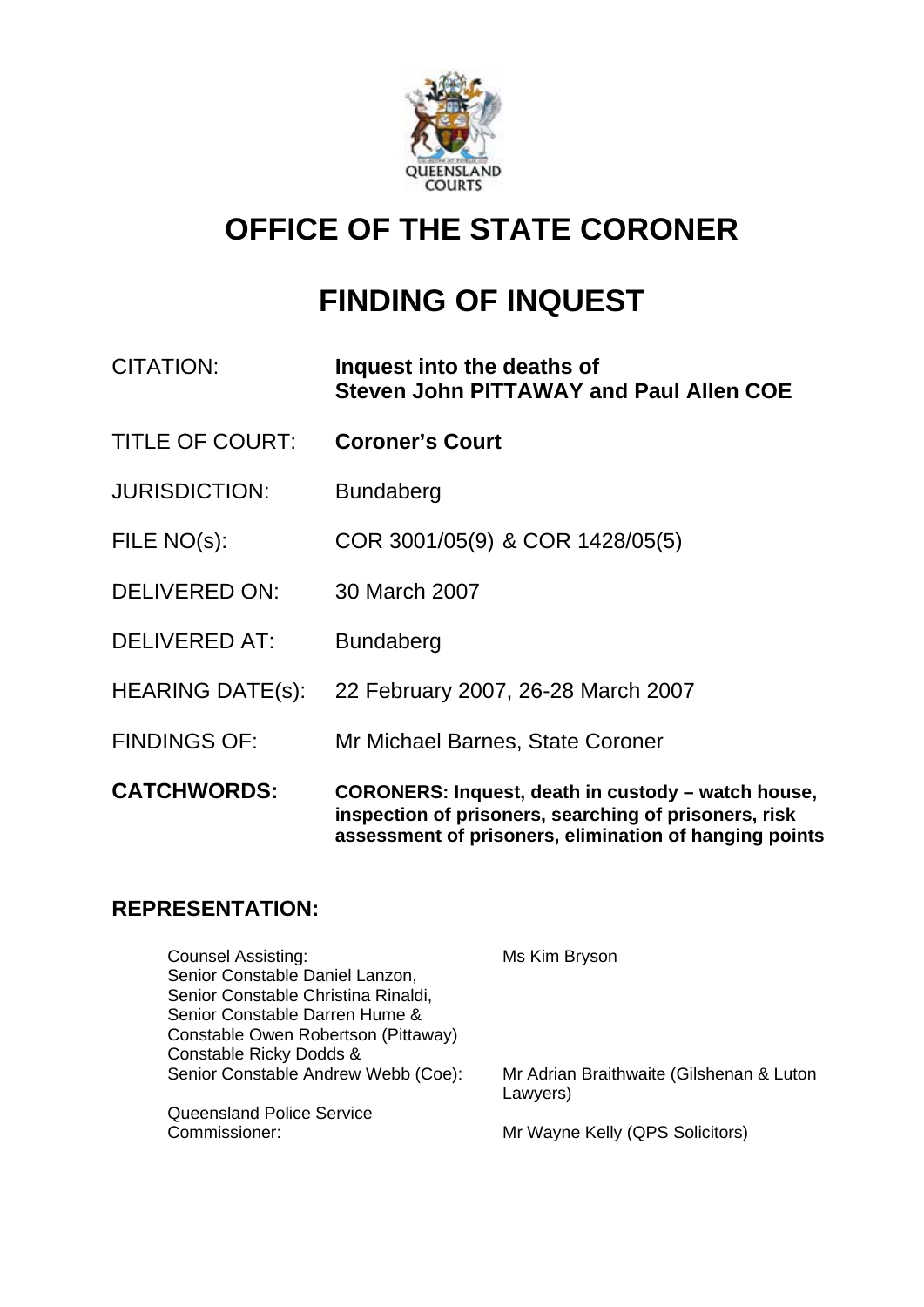# **Table of Contents**

| Recommendation 1 - Reassessment after change of circumstances18                  |  |
|----------------------------------------------------------------------------------|--|
| Recommendation 2 - Checking of computer indices for sentenced prisoners 19       |  |
|                                                                                  |  |
|                                                                                  |  |
|                                                                                  |  |
|                                                                                  |  |
| Recommendation 3 - Review of the OPM requirement to physically inspect prisoners |  |
|                                                                                  |  |
|                                                                                  |  |
| Recommendation 4 - Elimination of hanging points in the Bundaberg Watch House    |  |
|                                                                                  |  |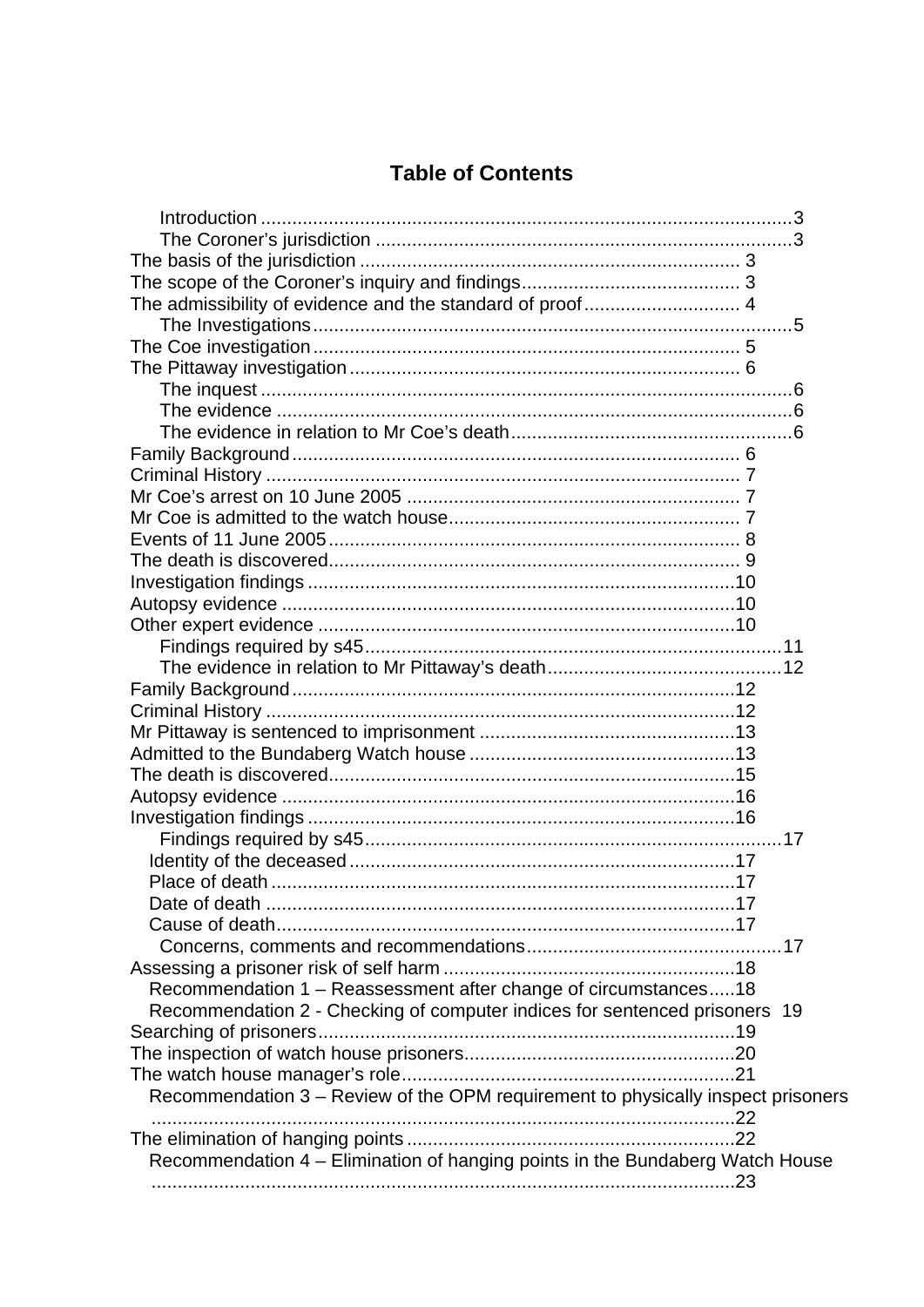The *Coroners Act 2003* provides in s45 that when an inquest is held into a death in custody, the coroner's written findings must be given to the family of the person who died, to each of the persons or organisations granted leave to appear at the inquest and to various officials with responsibility for the justice system. These are my findings in relation to the deaths of Steven John Pittaway and Paul Allen Coe. Their deaths were investigated in a joint inquest as provided for by section 33 of the Act because they happened in similar circumstances. The findings will be distributed in accordance with the requirements of the Act and placed on the website of the Office of the State Coroner.

# **Introduction**

At the time of his death, Paul Allan Coe was a prisoner in the Bundaberg Watch house. He was discovered deceased in his cell on 11 June 2005.

At the time of his death, Steven John Pittaway was also a prisoner in the Bundaberg watch house. He was discovered deceased in his cell on 8 December 2005.

These findings explain how the deaths occurred and consider whether any changes to the policies and/or procedures of the Queensland Police Service would reduce the likelihood of similar deaths occurring in future.

# **The Coroner's jurisdiction**

Before turning to the evidence, I will say something about the nature of the coronial jurisdiction.

### *The basis of the jurisdiction*

At the time of his death, Mr Coe was being held in custody as a result of his being charged with drug offences and being denied bail by the Acting Magistrate before whom he appeared earlier in the day. At the time of his death, Mr Pittaway was detained in the watch house following his conviction by a jury of two counts of assault occasioning bodily harm in the District Court at Bundaberg and being sentenced to a term of imprisonment. Accordingly, both deaths came within the definition of a "*death in custody"1* within the terms of the Act and they were therefore reported to the State Coroner for investigation and inquest.<sup>2</sup>

### *The scope of the Coroner's inquiry and findings*

A coroner has jurisdiction to inquire into the cause and the circumstances of a reportable death. If possible he/she is required to find:-

- whether a death in fact happened;
- $\bullet$  the identity of the deceased:
- when, where and how the death occurred; and
- what caused the person to die.

<sup>1</sup>  $1$  Refer s10

<sup>2</sup> Section 8(3) defines "*reportable death*" to include deaths in custody and s 7(2) requires that such deaths be reported to the State Corner or Deputy State Coroner. Section 27 requires an inquest be held in relation to all deaths in custody.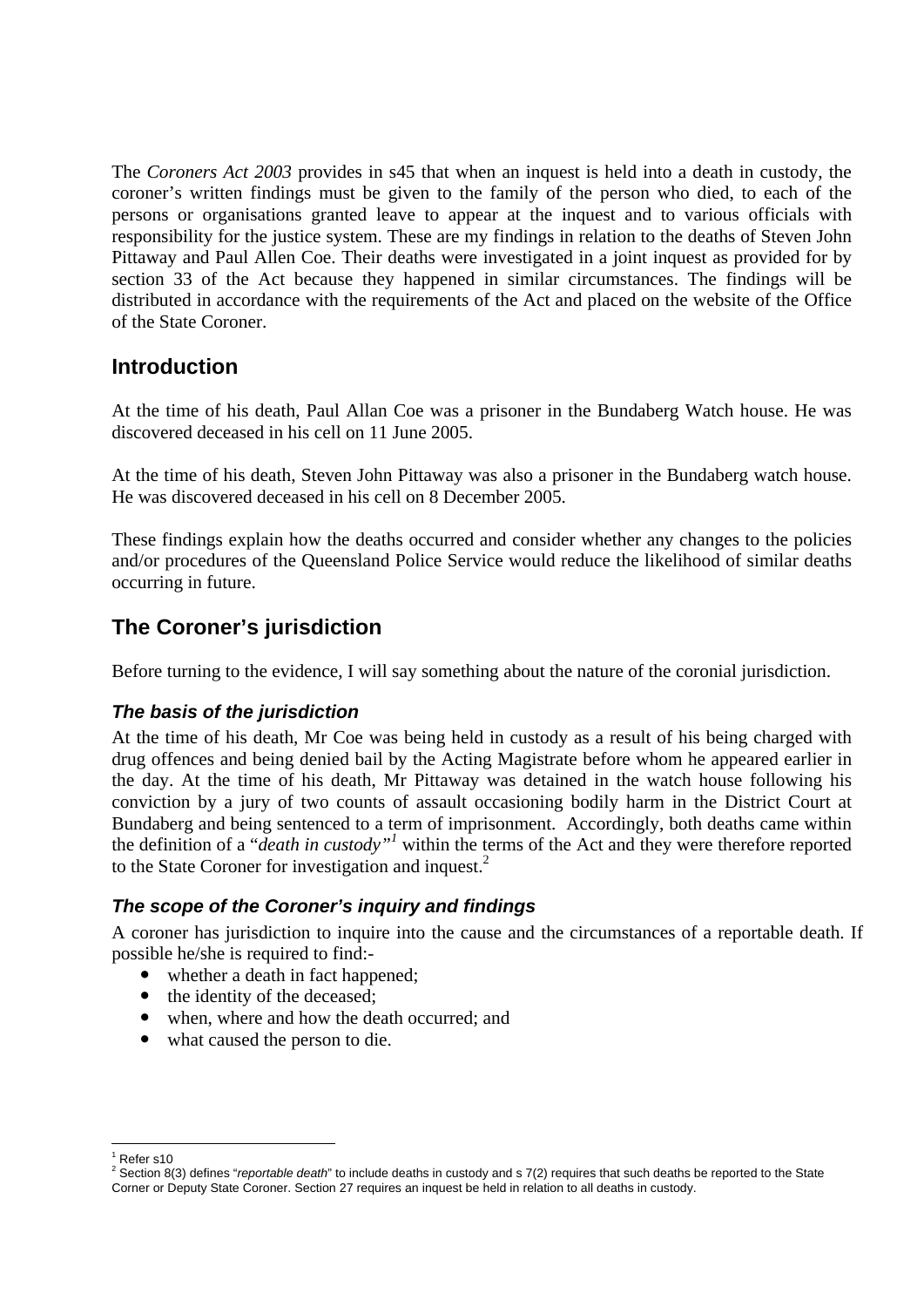There has been considerable litigation concerning the extent of a coroner's jurisdiction to inquire into the circumstances of a death. The authorities clearly establish that the scope of an inquest goes beyond merely establishing the medical cause of death.

An inquest is not a trial between opposing parties but an inquiry into the death. In a leading English case it was described in this way:-

*It is an inquisitorial process, a process of investigation quite unlike a criminal trial where the prosecutor accuses and the accused defends… The function of an inquest is to seek out and record as many of the facts concerning the death as the public interest requires.*<sup>3</sup>

The focus is on discovering what happened, not on ascribing guilt, attributing blame or apportioning liability. The purpose is to inform the family and the public of how the death occurred with a view to reducing the likelihood of similar deaths. As a result, the Act authorises a coroner to make preventive recommendations concerning public health or safety, the administration of justice or ways to prevent deaths from happening in similar circumstances in future.<sup>4</sup> However, a coroner must not include in the findings or any comments or recommendations statements that a person is or maybe guilty of an offence or is or may be civilly liable for something.<sup>5</sup>

## *The admissibility of evidence and the standard of proof*

Proceedings in a coroner's court are not bound by the rules of evidence because section 37 of the Act provides that the court "*may inform itself in any way it considers appropriate."* That doesn't mean that any and every piece of information however unreliable will be admitted into evidence and acted upon. However, it does give a coroner greater scope to receive information that may not be admissible in other proceedings and to have regard to its provenance when determining what weight should be given to the information.

This flexibility has been explained as a consequence of an inquest being a fact-finding exercise rather than a means of apportioning guilt: an inquiry rather than a trial.<sup>6</sup>

A coroner should apply the civil standard of proof, namely the balance of probabilities, but the approach referred to as the *Briginshaw* sliding scale is applicable.<sup>7</sup> This means that the more significant the issue to be determined, the more serious an allegation or the more inherently unlikely an occurrence, the clearer and more persuasive the evidence needed for the trier of fact to be sufficiently satisfied that it has been proven to the civil standard.<sup>8</sup>

It is also clear that a Coroner is obliged to comply with the rules of natural justice and to act judicially.<sup>9</sup>This means that no findings adverse to the interest of any party may be made without that party first being given a right to be heard in opposition to that finding. As *Annetts v McCann<sup>10</sup>* 

<sup>1</sup> <sup>3</sup> *R v South London Coroner; ex parte Thompson* (1982) 126 S.J. 625

<sup>4</sup> s46

<sup>5</sup> s45(5) and 46(3)

<sup>6</sup> *R v South London Coroner; ex parte Thompson* per Lord Lane CJ, (1982) 126 S.J. 625

<sup>7</sup> *Anderson v Blashki* [1993] 2 VR 89 at 96 per Gobbo J

<sup>8</sup> Briginshaw v Briginshaw (1938) 60 CLR 336 at 361 per Sir Owen Dixon J

<sup>9</sup> *Harmsworth v State Coroner* [1989] VR 989 at 994 and see a useful discussion of the issue in Freckelton I., "Inquest Law" in *The inquest handbook*, Selby H., Federation Press, 1998 at 13

<sup>10 (1990) 65</sup> ALJR 167 at 168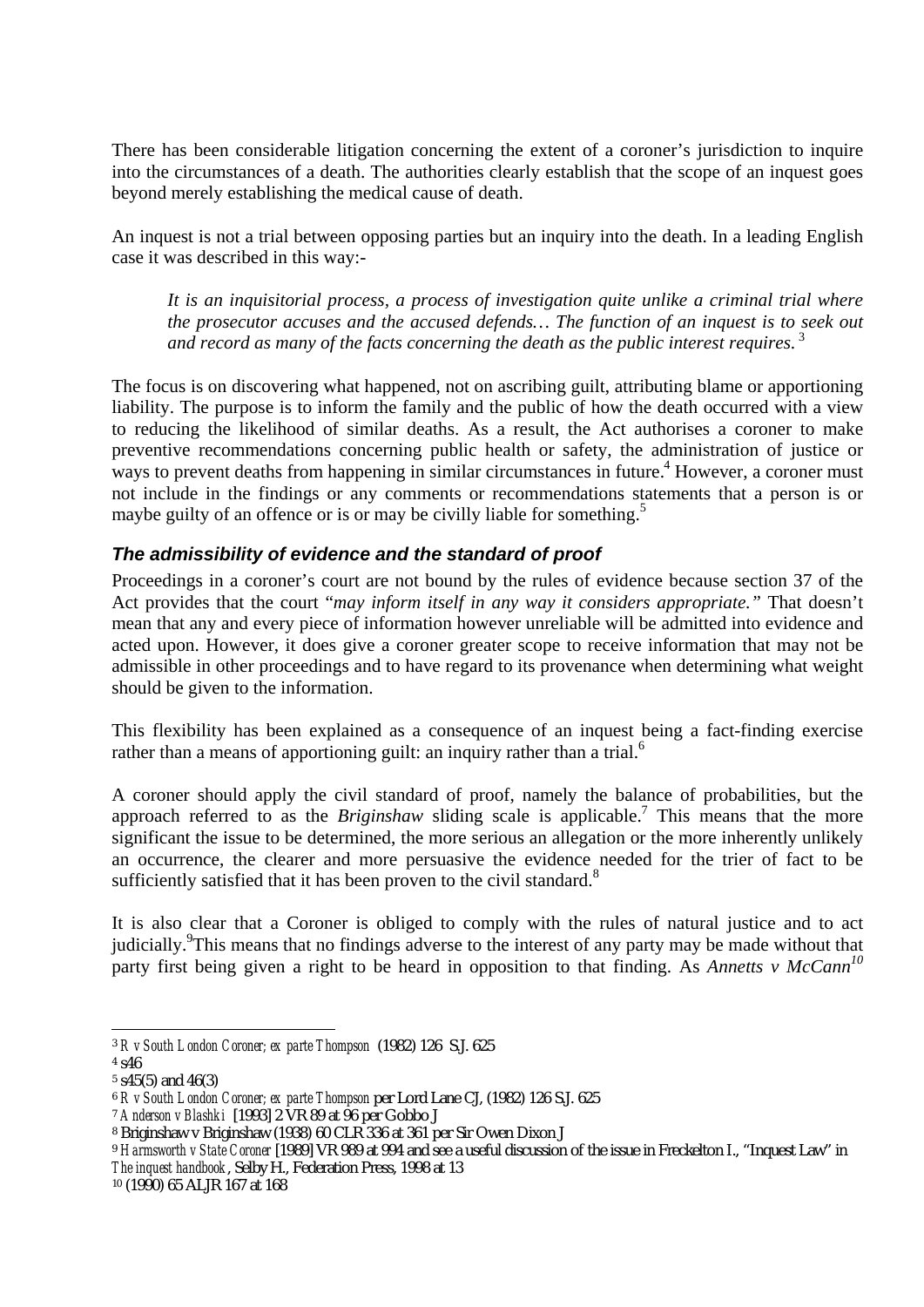makes clear that includes being given an opportunity to make submissions against findings that might be damaging to the reputation of any individual or organisation.

I will now say something about the investigations into these deaths.

# **The Investigations**

### *The Coe investigation*

Advice of Mr Coe's death was referred up the QPS chain of command and an investigation was commenced. The investigation was principally undertaken by Detective Senior Sergeant Terrance Borland of the Bundaberg District Criminal Investigation Branch. That was inappropriate. I have no basis to question that officer's investigative prowess. However, the fact that he worked in the same police division as the officers whose conduct would be the subject of scrutiny and no doubt had extensive professional contact with them, would inevitably diminish at least the perception of his being impartial and independent.

Of course it was not Senior Sergeant Borland's decision to undertake the investigation. He was detailed the responsibility by his superiors. That action would seem to be inconsistent with section 1.17 of the OPM which specifically states that "*police related incidents*" are to be investigated by the regional crime coordinator (RCC) or an independent senior investigator appointed by the RCC. Police related incidents are defined to include incidents resulting in death or serious injury that involve officers acting in the course of their duty and service property "*eg service firearms, vehicles, watch houses, stations or establishments."* The policy goes on to state:-

*"In cases involving custody police related incidents, a regional crime co-ordinator should appoint an investigator from a police establishment other than from where the incident occurred, or where the officers or members directly involved in the incident are stationed."* 

Despite this apparent departure from proper policy, I accept that Senior Sergeant Borland conducted a rigorous and detailed investigation and I found no evidence that he allowed his association with the watch house staff to influence his conduct of the investigation.

The scene was secured and photographs taken. Statements were obtained and interviews conducted with relevant police officers. The closed circuit television recording of the watch house and other physical exhibits were seized.

Mr Coe's body was transported to the mortuary at the Bundaberg Base Hospital. A autopsy examination was performed by Dr Ashby, an experienced forensic pathologist, on 14 June 2005. During the course of the autopsy, tissue samples and blood were taken and sent to the John Tonge Centre for testing.

Staff of the Office of the State Coroner commissioned a report from Professor Olaf Drummer, a toxicologist at the Victorian Institute of Forensic Medicine. The purpose of this report was to obtain expert evidence on when the amphetamines found in Mr Coe's post mortem blood may have been ingested.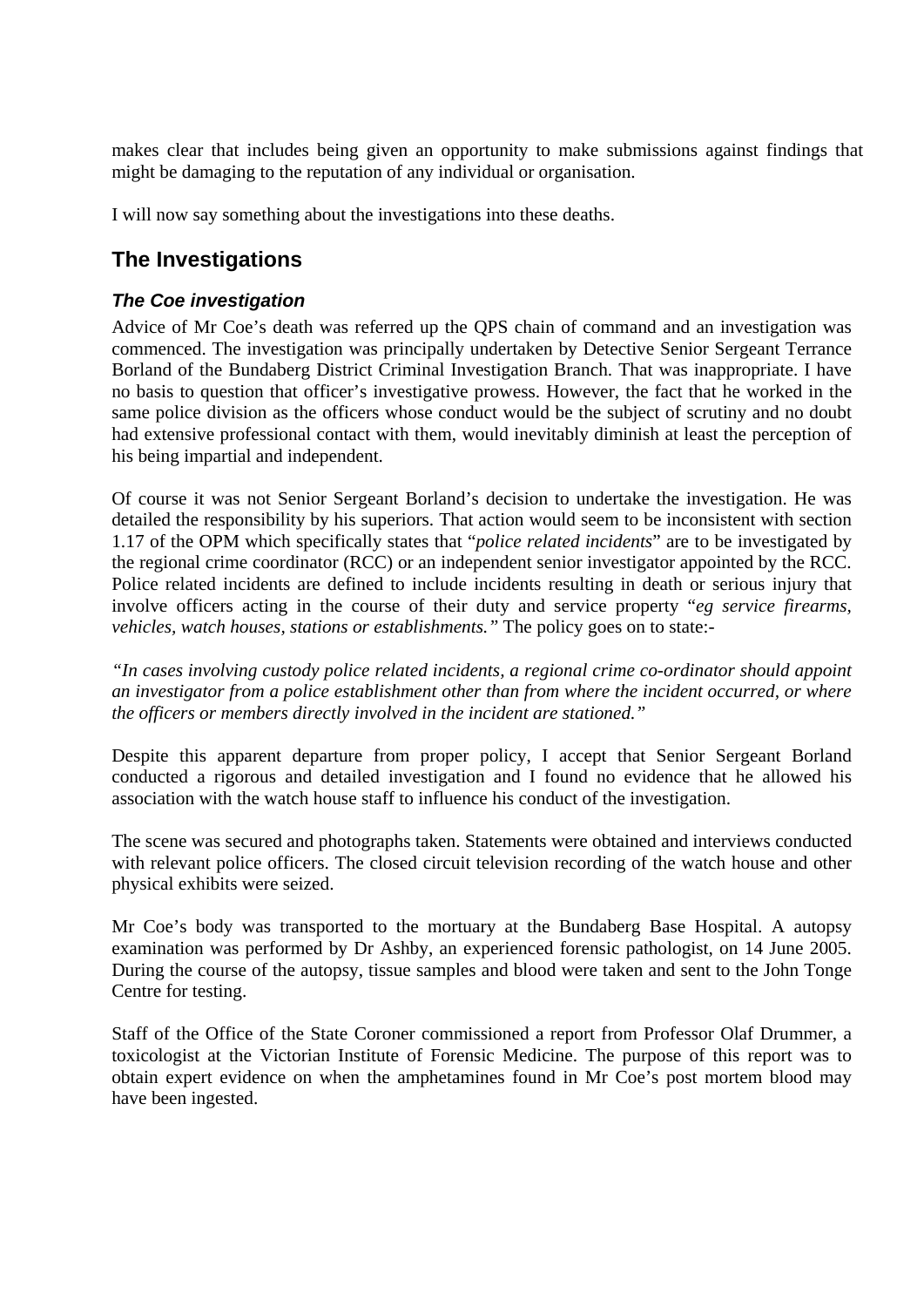### *The Pittaway investigation*

Following the discovery of Mr Pittaway deceased in his cell, an investigation was initially commenced by officers of the local Criminal Investigation Branch and then handed over to Inspector David Kolb of the Ethical Standards Command. The scene was preserved and scenes of crime officers were tasked to take a number of photos. Physical exhibits were seized and interviews were conducted with the relevant police officers and other prisoners detained at the Watch house at the time of Mr Pittaway's death.

An autopsy examination was performed by Dr Olumbe at the John Tonge Centre the next day. Dr Byron Collins, an independent pathologist also attended at the request of Mr Pittaway's family.

As can be readily appreciated, any death in custody may raise suspicions in the minds of those close to the deceased, that he/she has met with some foul play and/or that the authorities have failed in their duty to properly care for the prisoner. It is therefore essential that even when a death appears at the outset not to be suspicious, the investigation must be thorough, rigorous and impartial in fact and appearance. I am satisfied that as a result of the police investigation and the evidence obtained at inquest, the circumstances of these deaths have been sufficiently scrutinised to enable me to make findings on all relevant issues.

# **The inquest**

A pre-hearing conference was held in Brisbane on 22 February 2007. Ms Bryson was appointed Counsel Assisting. Leave was granted to Mr Braithwaite of Gilshenan and Luton Solicitors, to appear on behalf of the officers working in the watch house at the time of each of the deaths. Mr Kelly of the Queensland Police Service Solicitor's Office was granted leave to appear on behalf of the Commissioner of Police. Neither the family of Mr Coe nor Mr Pittaway was separately represented however family members consulted with those assisting me before and throughout the inquest. The inquest then proceeded over three days commencing on 26 March 2007. Eighteen witnesses gave evidence and 135 exhibits were tendered.

# **The evidence**

I turn now to the evidence. Of course I can not summarise all of the information contained in the exhibits and transcript but I consider it appropriate to record in these reasons the evidence I believe is necessary to understand the findings I have made.

# **The evidence in relation to Mr Coe's death**

## *Family Background*

Paul Allan Coe was born on 10 December 1966. He grew up on the Sunshine Coast and worked as a spanner crab fisherman.

At the time of his death, Paul was in a long term relationship with Anita Geisler. Paul was the father figure to Anita's daughter Nakita, now 4 years of age. They also had a son, Daniel who is now three years of age. Anita indicated that Paul was a devoted family man who loved his children dearly.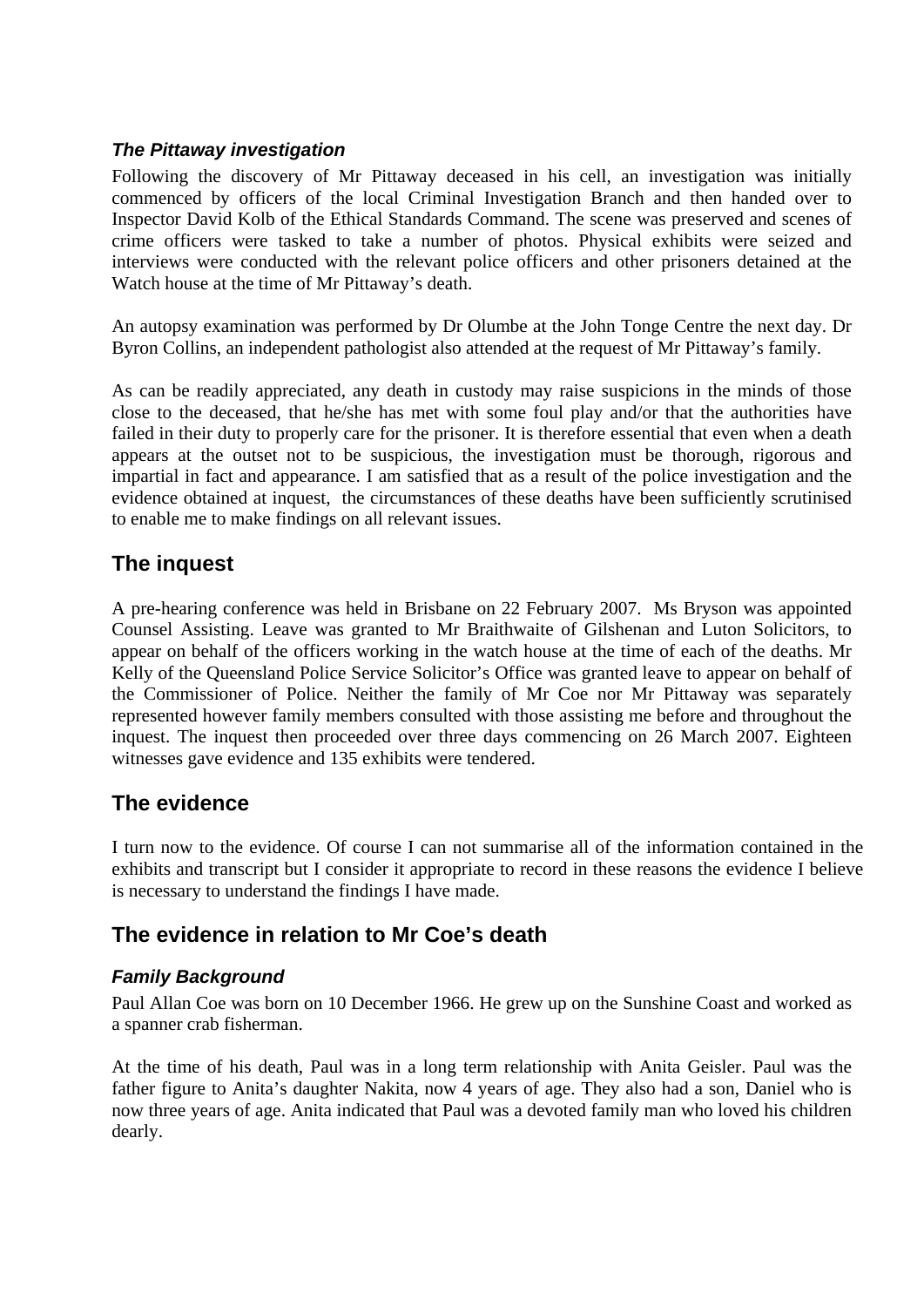### *Criminal History*

The record of Mr Coe's criminal offending commenced in Southport in 1984 and largely related to offences against the Drugs Misuse Act. He had been ordered to perform both probation and community service in the past and had fines imposed on a number of occasions. His last criminal conviction was in December 2002 and related to possessing a dangerous drug and contravening a police direction. For these offences, Mr Coe was ordered to pay a fine. He had never been sentenced to a period of imprisonment.

Mr Coe was arrested on 17 November 2004 in relation to a number of drug offences including producing a dangerous drug, namely methylamphetamine. He was granted bail in relation to these charges and was due to appear in the Magistrates Court at Bundaberg on 26 July 2005.

### *Mr Coe's arrest on 10 June 2005*

At approximately 7.00am on the morning of 10 June 2005, police executed a search warrant on Mr Coe's residence at 124 Mount Perry Road Bundaberg. Police located Mr Coe at the residence along with his partner, Ms Geisler and Mr Luke Jacobson.

During a search of the residence and a detached shed, police located a quantity of equipment that they believed had been used to produce methylamphetamine. While other police officers searched the residence, Detective Senior Constable Craig Strohfeldt observed Mr Coe and the others at the dining room table. A strip search of Mr Coe was conducted by Detective Strohfeldt during which a small clip seal bag of methylamphetamine was found in Mr Coe's shirt pocket.

Detective Strohfeldt indicated in evidence that he had previously had a number of dealings with Mr Coe and that he had always found him to be co-operative and compliant. His opinion was that Mr Coe's behaviour on this occasion was no different to that he had observed on previous dealings with Mr Coe and that he displayed no indicia with either being affected by drugs or suffering from depression or emotional distress. Detective Strohfeldt is an experienced police officer who gave evidence that he could identify the indicia of illicit drug intoxication.

Mr Coe was transported to the Bundaberg Criminal Investigation Branch by Detective Strohfeldt. He there requested access to his legal representative and was allowed to make a phone call. He subsequently declined to be interviewed by police and was taken to the watch house.

### *Mr Coe is admitted to the watch house*

Upon arrival, Mr Coe was formally charged with two offences; namely, possessing a dangerous drug and producing a dangerous drug. Detective Strohfeldt noticed nothing unusual about Mr Coe's behaviour and noted that he appeared calm. Detective Strohfeldt did not consider Mr Coe was at risk of self harm.

Mr Coe was received into custody by Constable Robert Darney at the watch house at about 12.30pm.11 Constable Darney conducted an intake interview with Mr Coe and recalls observing Constable Andrew Webb conduct a pat down search of Mr Coe during which some of his clothing

<sup>1</sup>  $11$  The times quoted for events that happen in the watch house are taken from the CCTV recording. They do not seem precise in relation to actual time but they are a good measure of the time that elapses between the various events described.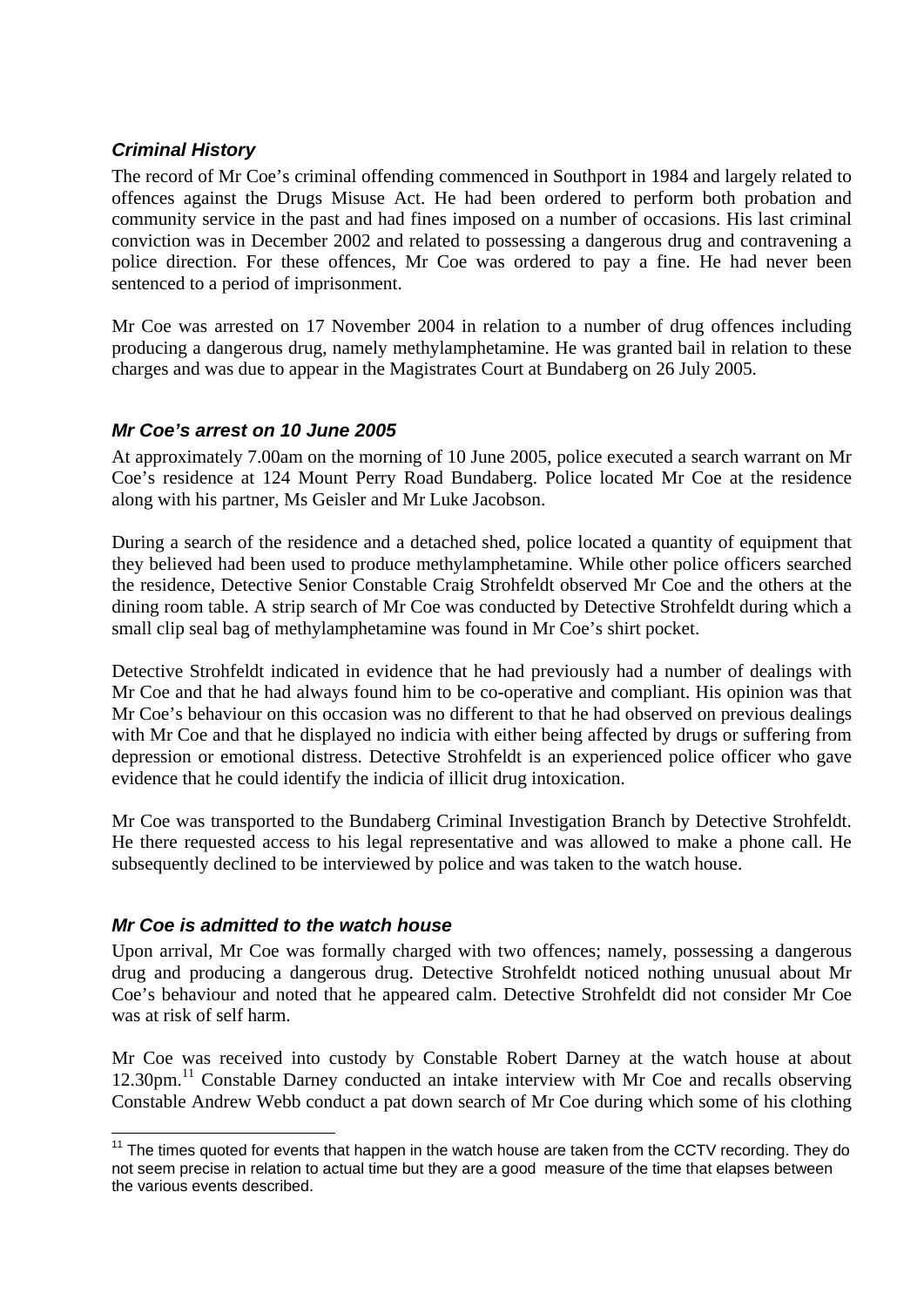was removed and examined. Constable Darney asked Mr Coe a series of questions relating to his physical and mental health that are printed on the custody register. None of Mr Coe's answers gave the officer any cause for concern that Mr Coe might be at risk of self harm; nor was there anything in Mr Coe's demeanour to suggest this was likely. Mr Coe was then allocated to cell number 7.

Sergeant Raymond Moodie, the watch house manager, was also present. He observed Mr Coe to be a compliant prisoner who displayed no indicia of depression or of being drug affected.

The Queensland Police Service Operational Procedures Manual (QPS OPM) and the Bundaberg Watch House Standing Operating Procedures (SOP) stipulate that every prisoner must be personally inspected at intervals of not more than one hour. The results of these inspections must be recorded in an inspection register which, at the Bundaberg watch house is referred to as a *"Shift*  Log." That log for the shift in which Mr Coe was first in custody indicates that inspections were undertaken at the required intervals. However, when questioned as to how these inspections were undertaken, Constable Darney was unable to recall whether the entries referred to physical inspections or merely the observing of the prisoners on the CCTV monitors above the charge counter. The other officer on duty, Senior Constable Gino Asnicar gave a similar account. He recalls none of the prisoners displaying any signs of being depressed or suicidal.

Nothing of moment is recorded as occurring during the night.

#### *Events of 11 June 2005*

At approximately 7.00am, the cell doors were unlocked to allow the prisoners access to the exercise yard and to shower. Constable Webb recalls observing Mr Coe to be awake and sitting on his bed when the doors were unlocked. Mr Coe was provided with breakfast at about 8.00am and upon request was also given two paracetamol tablets. Constable Webb recalls that Mr Coe's mood was unchanged from the previous day and he did not believe Mr Coe displayed any signs of being drug affected.

At 8.17am, Sergeant Peter Moloney and Senior Constable Puxty transported Mr Coe and two other inmates to the Magistrates Court. Senior Constable Puxty appeared in court as the prosecutor and it was Sergeant Moloney's responsibility to escort the prisoners from the holding cell to the court room. The vehicle used to transport the prisoners was a Hi-Lux twin cab four wheel drive. Mr Coe and Mr Jacobson were located in the caged area of the vehicle while a third prisoner was segregated in the back seat of the vehicle. Both Sergeant Moloney and Senior Constable Puxty gave evidence that the vehicle used to transport the prisoners to and from court was thoroughly searched before leaving the watch house and upon their return to the watch house from court. Nothing of interest was located.

Mr Coe appeared in court and was remanded in custody to re-appear on 20 June 2005. Sergeant Moloney and Senior Constable Puxty then transported the three prisoners back to the watch house arriving at 9.19am. Both officers were of the view that Mr Coe's demeanour remained unchanged during their dealings with him even in circumstances where he had been refused bail. Neither considered Mr Coe to be an at risk of self harm.

Once at the watch house, the three prisoners were put back into the exercise yards they had previously occupied. It was determined that an additional search of the prisoners was not required prior to them being returned to their cells.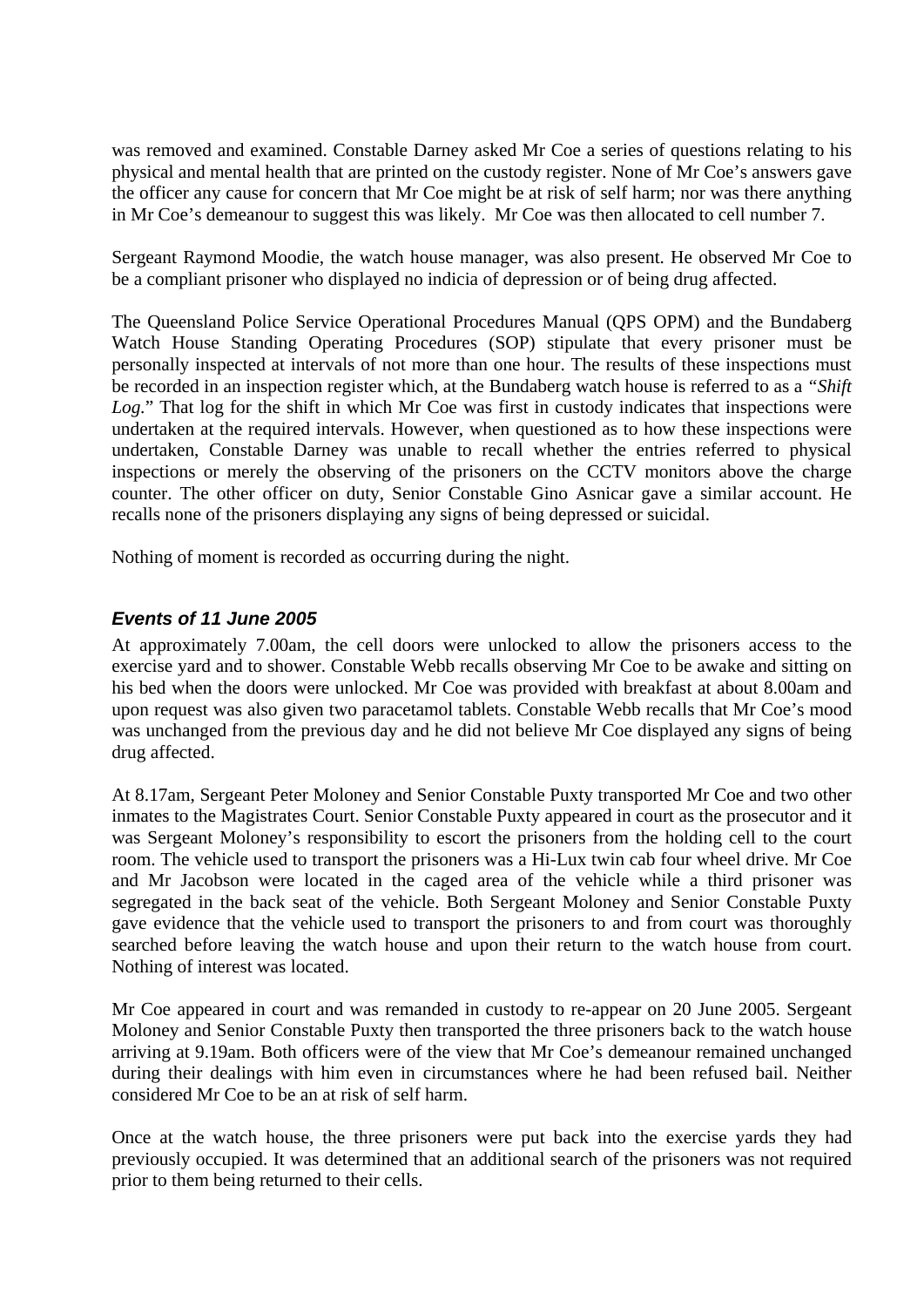Mr Jacobson says that when they were placed back in their cells, Mr Coe was obviously upset about not being granted bail and said words to the effect*, "I've just got to get out of here."* While in retrospect those words may seem prophetic, Mr Jacobson did not at the time interpret them to mean that Mr Coe was contemplating self harm and he had no reason, therefore, to relay them to the watch house staff.

At about 11.40am, lunch was provided. This was the last time Mr Coe was seen alive by police other than over the CCTV monitors. Constable Webb indicated that he observed Mr Coe on the monitors but did not undertake any physical inspections after this time. The shift log indicates all prisoners observed on the monitors at 12.30pm and at 1.05pm and all appeared to be "OK".

Constable Ricky Dodds also recalls viewing the monitors but did not see Mr Coe hanging nor did he see anything else out of the ordinary. He recalls that prior to attending Mr Coe's cell to collect the lunch plates, he was in the kitchen area of the watch house. At this time, it is his recollection that Constable Webb was absent from the watch house, in the main part of the police station. If this account is correct, no police officer was observing the monitors at the charge counter at this time.

Constable Dodds was questioned in relation to his knowledge of his obligations in relation to monitoring prisoners. His evidence was that at the time he did not know that officers were required to inspect prisoners by going to the cells rather than simply viewing them over the CCTV monitors. He said he only became aware of what was required on the morning he gave evidence as a result of reading a newspaper account of the evidence given by other witnesses earlier in these proceedings.

### *The death is discovered*

At 1.49pm officers Webb and Dodds were collecting the lunch plates. As Constable Webb came to the exercise yard adjacent to Mr Coe's cell, he saw him hanging by a shirt secured in the space between the door and its jam. Constable Webb immediately alerted Constable Dodds and attempts were made by both officers to get Mr Coe down. Constable Webb attempted to lift Mr Coe and support his body weight while Constable Dodds removed the shirt from around his neck. He was lifted down and an ambulance was called while Constable Webb placed him in the recovery position and checked his vital signs. During the course of their actions, Mr Coe's forehead came into contact with the floor causing a laceration which bled. Constable Webb can be seen on the monitor to remove the shirt from the door and to throw it onto the floor. This was inappropriate in the circumstances.

Mr Jacobson was asleep in an adjacent cell. He was awoken and moved to another cell.

CPR was not commenced as Constables Webb and Dodds were of the view that Mr Coe was deceased. Reportedly, he was cold and no pulse could be found. Further, the colour had drained from his face. Ambulance officers attended the watch house at about 1.56pm. Mr Coe was examined by the ambulance offices and found to have fixed and dilated pupils. He was unresponsive and could not be revived. He was transported to the Bundaberg Hospital where a life extinct certificate was issued.

A search of Mr Coe's cell located a suicide note on the wall written in soap in which he apologised for his actions, expressed his love of his partner and children and said a sad goodbye.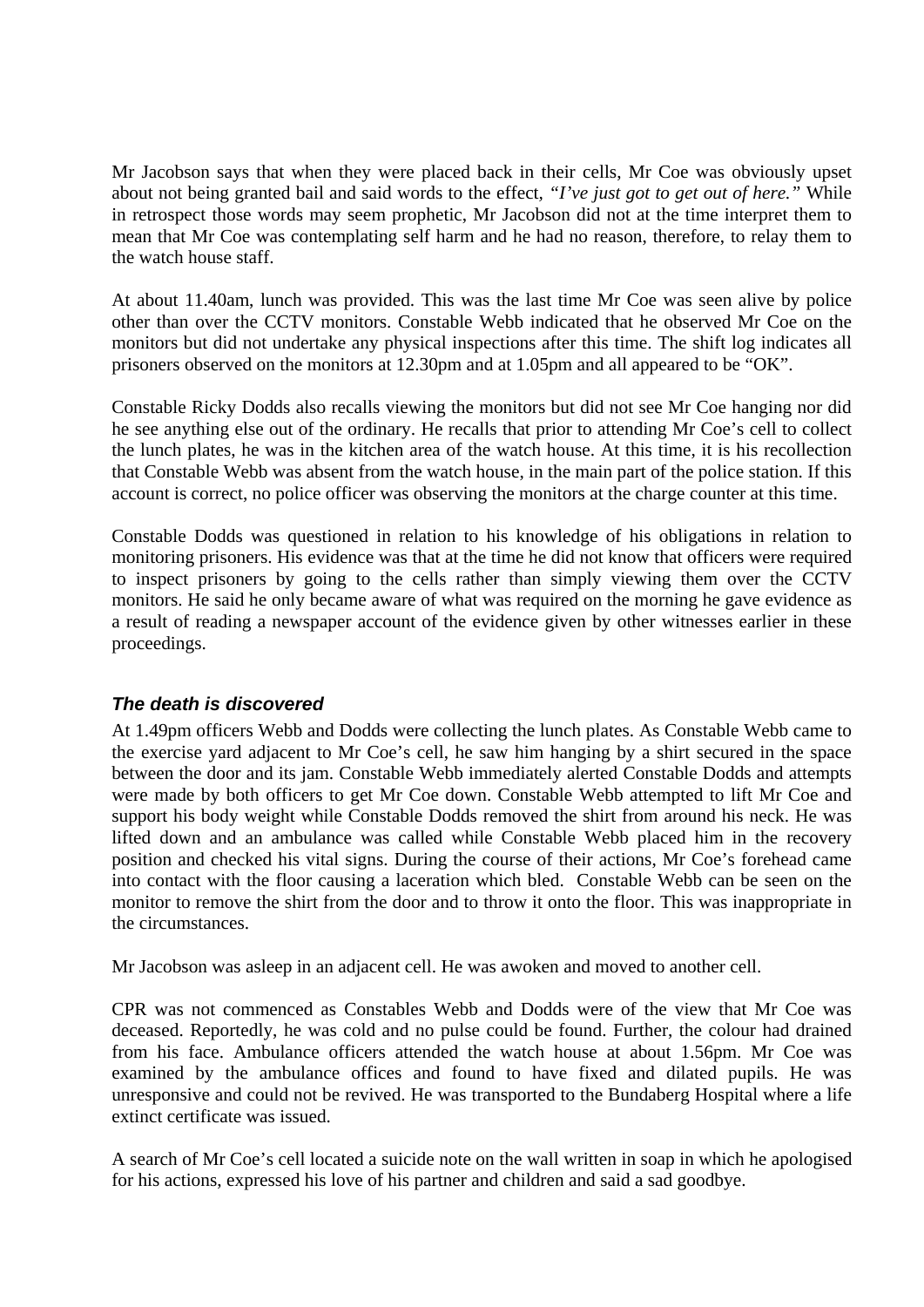As soon as Mr Coe's body was removed from the watch house the scene was secured and the investigation detailed above was commenced.

#### *Investigation findings*

The CCTV recordings were down loaded. It shows that at 1.08pm Mr Coe went into his cell and can be seen sitting close up against the perspex panel where the suicide note was subsequently found.

At 1.22 he can be seen to stand up, take off his long sleeved shirt and make a knot in the end of one of the sleeves. He then forces the sleeve into the gap between the inner edge of the cell door and the door jam. He slides the sleeve down the space until it comes to the hinge and tests the arrangement with his body weight by pulling on the shirt. The knot on the end of the sleeve stops it being pulled through the space. Mr Coe then loops the other sleeve around his neck and allows it to bear his weight. He can be seen struggling for some seconds. At 1.26pm he is still and does not move again. No one comes near him until officers Webb and Dodds arrive at 1.49pm.

#### *Autopsy evidence*

An autopsy was performed by Dr Rosemary Ashby at the Bundaberg Hospital on 14 June 2005. Dr Ashby had the opportunity to view the watch house CCTV recorded images prior to undertaking the autopsy examination.

Dr Ashby found a ligature mark around Mr Coe's neck which was consistent with it having been made by fabric that had been rolled. She also found congestion in the lungs, the trachea and the bronchi and petechial haemorrhages in the pleura of the lungs. No intravenous injection marks were located. Dr Ashby concluded that no third party was involved in Mr Coe's death. An injury found on his forehead was consistent with his head hitting the ground when the officers were getting him down. In her opinion Mr Coe died from hanging.

Samples were taken for histology and toxicology testing and forwarded to the John Tonge Centre. A toxicology certificate was issued on 7 September 2005 which detected amphetamine and methylamphetamine at levels of 0.3mg/kg and 1.2mg/kg respectively.

Once the toxicology results were conveyed to Dr Ashby, she issued an amended cause of death certificate which concluded methylamphetamine toxicity was a significant contributor to death. It was not however the principle cause of death which remained hanging. In evidence, Dr Ashby explained the amendment by saying that the level of methylamphetamine detected at autopsy may have had an impact of Mr Coe's mental state and his decision to take his own life.

#### *Other expert evidence*

In an attempt to explain the toxicology results, in particular how Mr Coe could have such a high level of amphetamines in his body when he had been in custody for over 30 hours, staff of the Office of the State Coroner commissioned a report from Professor Olaf Drummer, a toxicologist at the Victorian Institute of Forensic Medicine.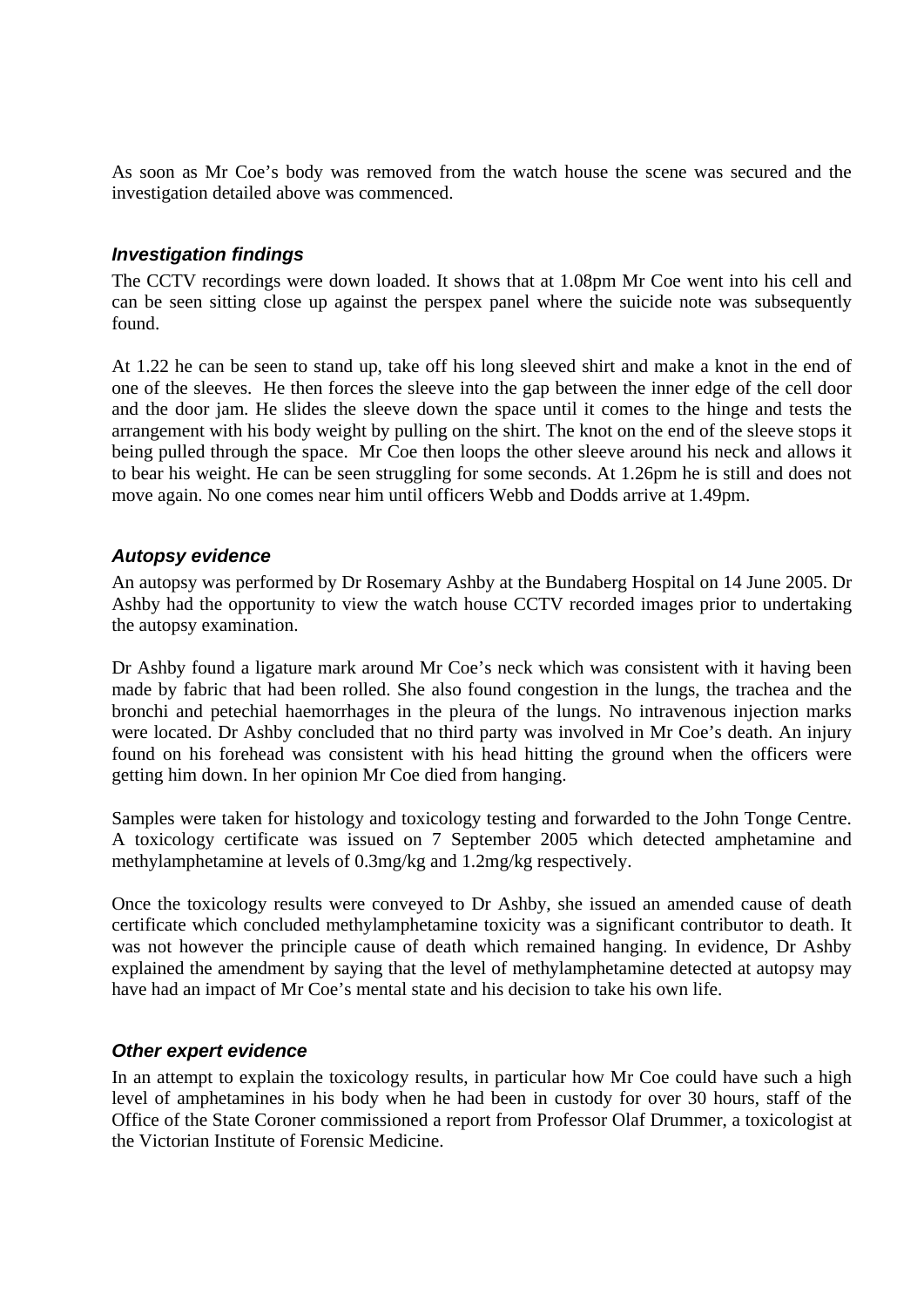Professor Drummer gave evidence that having regard to the effects of post mortem re-distribution it is difficult to be precise as to the level that would have been in Mr Coe's blood immediately prior to death. That obviously complicates any estimation of when he ingested the drug. However, if for the sake of the exercise it is assumed that he ingested the drugs prior to being taken into custody, it is clear that he would have to have had a very high level in his system when arrested and presented to the watch house. According to Professor Drummer, Mr Coe may have developed a tolerance for the drug through repeated use so that he could tolerate amounts of the drug that would otherwise be fatal. However, Mr Coe would still have been exhibiting obvious symptoms of being drug affected during the early stages of his incarceration. Professor Drummer indicated that a person who has consumed so much methylamphetamine would be in a hyperactive, anxious and/or sometimes violent state, regardless of their acquired tolerance. It will be recalled that none of the witnesses observed any such indicia.

This made it more likely, in Professor Drummer's view, that Mr Coe had ingested the drug while he was in the watch house. I am unable to explain how this could have occurred in view of the evidence of Detective Strohfled that he strip searched Mr Coe when he arrested him.

Senior Sergeant Borland suggested that Mr Coe may have somehow absorbed the drug while manufacturing it at his home prior to his arrest and that its affects were masked and/or its metabolism delayed. While the detective's creative inventiveness is admirable, I am aware of no scientific evidence supporting that hypothesis.

# **Findings required by s45**

I am required to find, as far as is possible, who the deceased was, when and where he died, what caused the death and how he came by his death. I have described above my findings in relation to this last aspect of the matter, the circumstances of the death. As a result of considering all of the material contained in the exhibits and the evidence given by the witnesses I am able to make the following findings in relation to the other particulars.

| Identity of the deceased | The deceased person was Paul Allan Coe |
|--------------------------|----------------------------------------|
| <b>Place of death</b>    | He died in the Bundaberg Watch house   |
| Date of death            | He died on 11 June 2005                |
| <b>Cause of death</b>    | He died from self inflicted hanging    |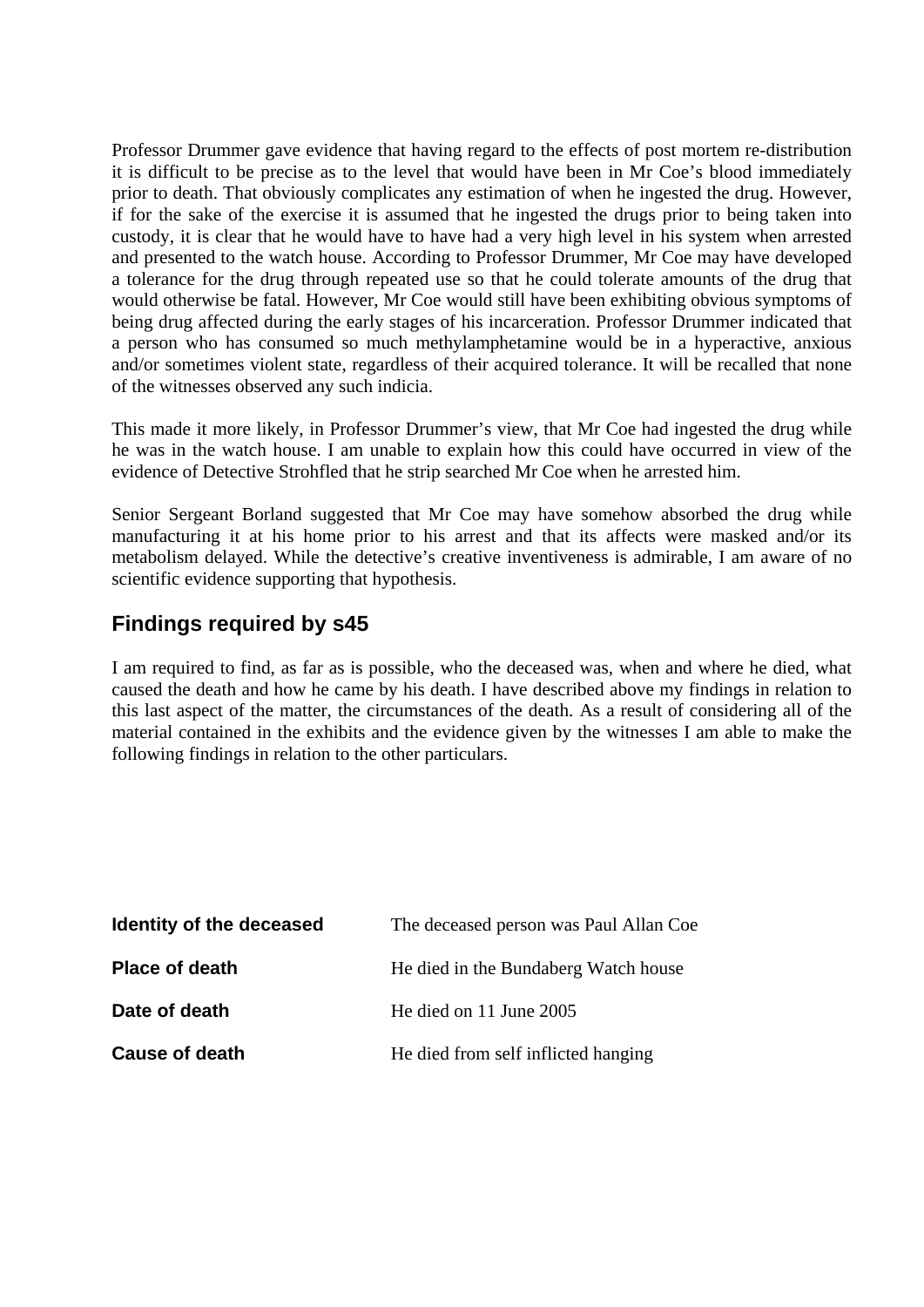# **The evidence in relation to Mr Pittaway's death**

### *Family Background*

Steven John Pittaway was born in Melbourne on 17 December 1958 making him 46 years of age at the time of his death.

Steven had two siblings, a sister Suzanne and a brother David. At the time of the inquest into Steven's death, his sister was residing in Switzerland. Steven's brother David travelled from Melbourne to Bundaberg to be present for the inquest.

Steven's father was a long serving member of the Victorian Police Service who attained the rank of Superintendent. The relationship between Steven's parents ended and Steven's father and new partner moved to the Hervey Bay area in about 1990.

Steven was a qualified plumber by trade undertaking an apprenticeship whilst residing in Melbourne. He spent a number of years travelling Australia and Europe and was a gifted didgeridoo player performing in Europe. When he returned to Australia, he decided to move to Biggenden to be closer to his father and buy a property.

He eventually settled in Gin Gin where he lived on a rural property of some twenty acres. He is described by his brother as a very spiritual man who enjoyed meditating.

He was a recluse who had no close friends. In the time prior to his death, he seemed to be increasingly out of touch with the rest of the world.

In 1997, Steven's father took his own life. Steven had a very close relationship with his father and this loss had a significant impact on him.

## *Criminal History*

On 3 February 2004, police executed a search warrant on Mr Pittaway's residence at Gin Gin. They found a quantity of cannabis leaf, some 700 plants and numerous cannabis seeds. As a result, Mr Pittaway was charged with producing a dangerous drug and other drug offences.

Police allege that during the search Mr Pittaway resisted and obstructed their attempts to gain access to his motor vehicle and became violent. It was alleged that he punched at least two officers to the face causing them injury. As a result he was charged with a number of simple offences and with two counts of assault occasioning bodily harm.

The drugs were seized and lodged at the Gin Gin Police Station. Due to a shortage of suitable storage space the drugs were placed in the exercise yard of the disused watch house. In the early hours of 7 February 2004, someone entered the yard around the watch house and used a length of wire or something similar to drag some of the bags of cannabis over to the bars of the exercise yard. About 100 hundred of the 700 plants were taken.

Suspicion fell upon Mr Pittaway and police therefore again attended his residence. None of the missing cannabis plants were found there but Mr Pittaway was detained for questioning. During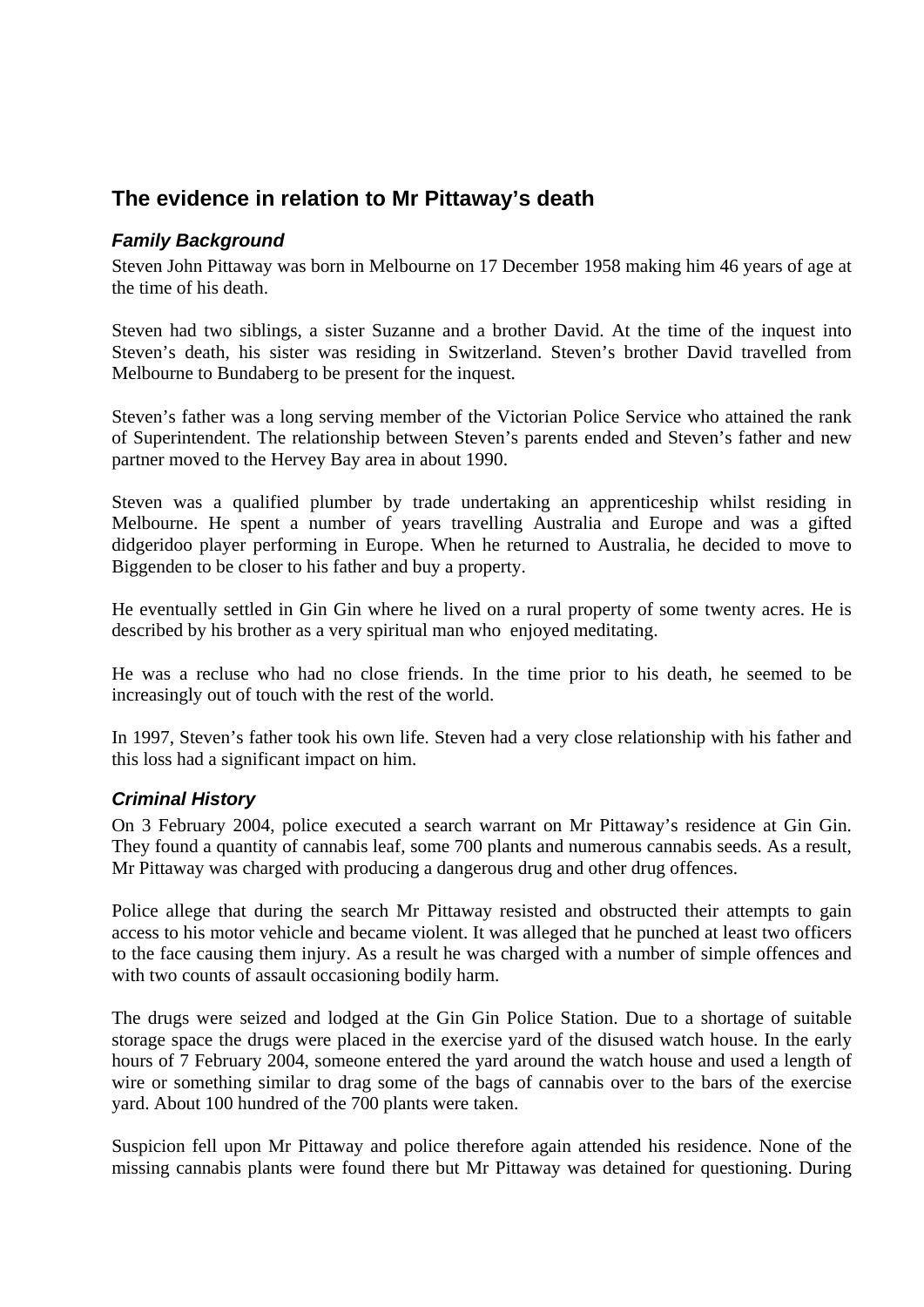this procedure he became very distraught and invited police to shoot him; he said that he was on a hunger strike and that his life was over. Police took Mr Pittaway to the Bundaberg Mental Health Unit. He was assessed but deemed not in need of treatment and released. Nevertheless, as a result of this incident, a warning was placed on the QPS POLARIS data base which indicated that Mr Pittaway may be suicidal.

On 1 November 2005, the charges relating to the drugs police found on 3 February 2004 came before the court and Mr Pittaway was convicted of producing a dangerous drug, namely cannabis. He was sentenced to three months imprisonment that was wholly suspended for a period of 12 months.

On 6 December 2005, the charge arising from the allegation that Mr Pittaway assaulted one of the officers involved in the search, went to trial in the District Court in Bundaberg. On 8 December 2005 the jury returned a verdict of guilty and Mr Pittway was remanded in custody for sentencing later in the afternoon.

### *Mr Pittaway is sentenced to imprisonment*

After the verdict Mr Pittaway was taken from the dock and moved to a holding cell adjacent to the courtroom. One of the two police officers who was acting as a court orderly, Senior Constable Sajko, gave him a "*pat down*" search and removed his shoes and belt.

At about 5.00pm Mr Pittaway returned to court for sentencing. A four month custodial sentence was imposed. Mr Pittaway and two other prisoners were then taken to Bundaberg Watch house by the court orderlies Constable Blackwell and Senior Constable Sajko.

Constable Blackwell gave evidence that he had observed Mr Pittaway throughout the trial and sentencing and he did not see anything that would indicate Mr Pittaway was suicidal. In fact, Constable Blackwell was of the view that his demeanour was unchanged before, during and after the trial and before and after sentencing. This was also the view of the barrister who represented Mr Pittaway. He advised police that he had no basis to suspect that Mr Pittaway was suicidal at any stage during his dealings with him.

#### *Admitted to the Bundaberg Watch house*

Upon arrival at the watch house at approximately 5.40pm, Mr Pittaway and the two other prisoners were initially placed in the holding cell. One of the other prisoners claims that during this time Mr Pittaway was demonstrating distress by punching the walls and crying but a viewing of the watch house security vision does not support these claims.

The officers acting as court orderlies presented Mr Pittaway to the watch house staff. Constable Hume asked Mr Pittaway the standard questions outlined in the watch house custody register. These included questions relating to his mental health such as "*Do you suffer any mental problems?*" to which Mr Pittaway answered "*Yes, depression*". He was also asked "*Are you currently seeing or have you ever seen a psychiatrist?*" to which Mr Pittaway answered "*Yes, in Bundy years ago*". He denied ever attempting suicide, self harming or having suicidal thoughts in the previous three months.

As a result of observing his demeanour and having regard to the answers detailed above, Senior Constable Lanzon concluded that no special precautions needed to be taken in relation to Mr Pittaway.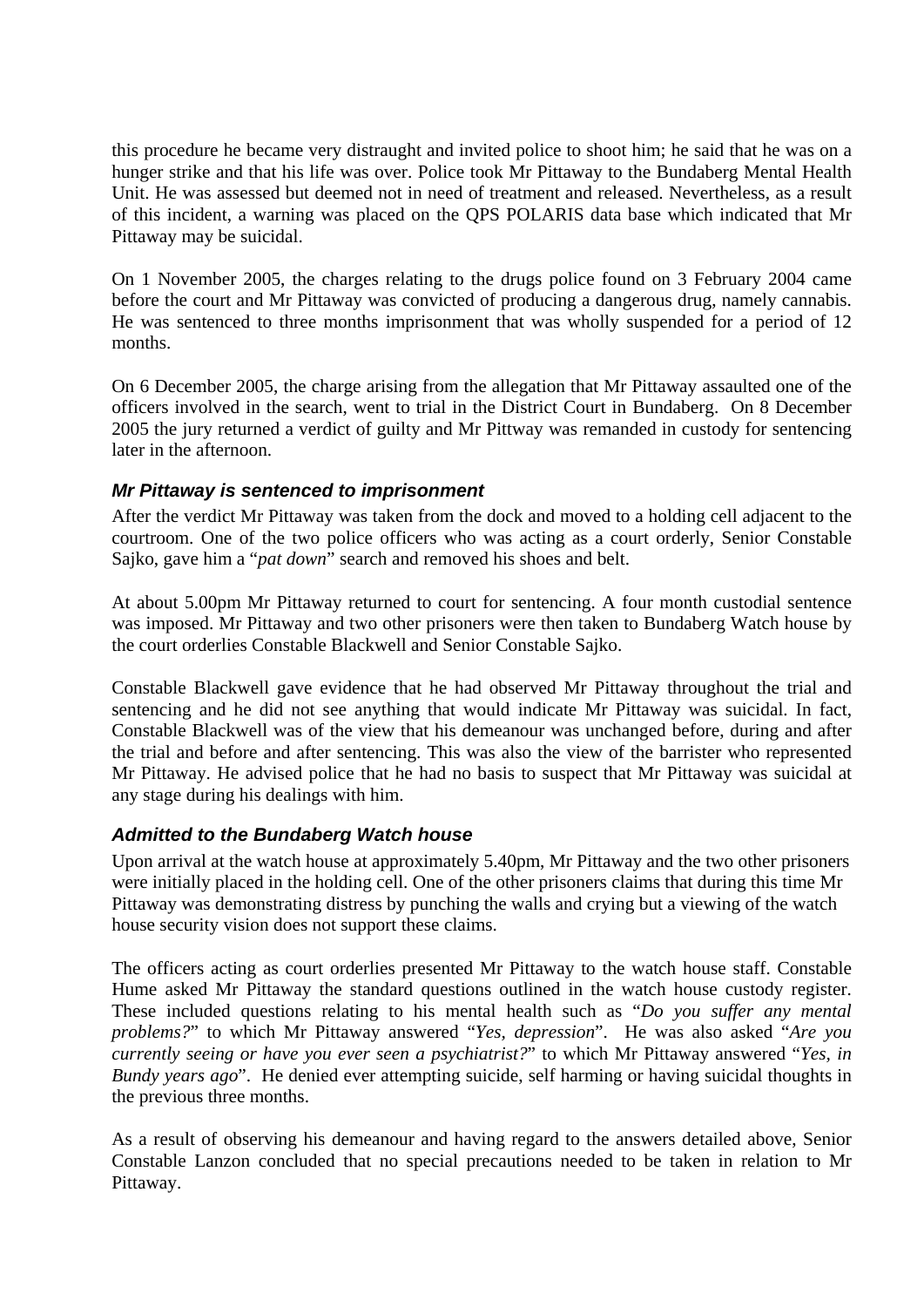The QPS OPM requires an arresting or detaining officer to search the QPS data base, POLARIS, during the process of charging a prisoner. This is to allow information about threats the prisoner may pose or risks he/she may face when in the watch house that have previously been identified, to be brought to the attention of the watch house staff. On this occasion, neither the officers who brought Mr Pittaway to the watch house, nor the officers on duty there interrogated the system and so they were not aware of the entry referred to earlier. Both watch house officers gave evidence that had they been aware of the entry indicating that Mr Pittaway may be at risk of suicide they may have more closely questioned him in relation to this.

While at the counter, Mr Pittaway was the subject of a second pat down search by Senior Constable Sajko. All of the officers involved in Mr Pittaway's reception into the watch house considered that he did not meet the criteria for a more intrusive search such as unclothed search given they had no basis to suspect Mr Pittaway had secreted any contraband on his person.

As Mr Pittway was a sentenced prisoner who would be transferred to a correctional centre in coming days, he was given prison issue clothes to change into. He went with Constable Blackwell to a cell adjacent to the charge counter to do this. His own clothes were then taken from him.

When being processed at the charge counter, Mr Pittaway was also asked if he had any problems or concerns about mixing with other prisoners. He indicated that he wished to be placed in a cell by himself saying he would prefer to be alone for a while. Initially, he was told that this might not be possible due to the high occupancy rate on the night in question. It was explained that his cell would open onto an exercise yard that would be shared with other prisoners but he could lock himself in his cell if he wished.

Mr Pittaway was then taken to cell 6 in which he was to be housed. This cell like many others in the Bundaberg Watch house is located in a cluster of three opening onto a common exercise yard. Senior Constable Lanzon and Constable Blackwell escorted Mr Pittaway to the exercise yard. There were already two other prisoners in there when they arrived. When Mr Pittaway became aware of the configuration of the cells he again asked to be given a cell to himself and one of the other prisoners was moved to accommodate Mr Pittaway's request.

Senior Constable Lanzon gave evidence that in his experience, prisoners sometimes have difficulty in locating toilet paper in the cell. He says he therefore showed Mr Pittaway that it was located in a recess in the side of the cistern. Mr Pittaway declined an offer of an evening meal or a cup of coffee. On his own request, he was locked in his cell at about 5.56pm.

Thereafter, no prisoner or police officer had any direct contact with Mr Pittaway until he was found dead at 10.44pm. In the intervening period, the only interaction between Mr Pittaway and the other prisoners occurred when he came to the door of his cell and asked one of them who was upset by being in custody whether he was alright. The only contact with police occurred at about 8.50 pm when the two other prisoners in the exercise yard were locked in their cells by Senior Constable Lanzon. At this time, the officer looked through the perspex door panel into Mr Pittaway's cell and saw that he appeared to be asleep.

The prisoner inspection log indicated that inspections were undertaken at 6.00pm, 7.00pm, 7.20pm 8.00pm 8.15pm, 9.00pm and 9.50pm. However Senior Constable Lanzon and Constable Hume conceded that unless one of them had reason to visit a cell, the inspections were in fact done by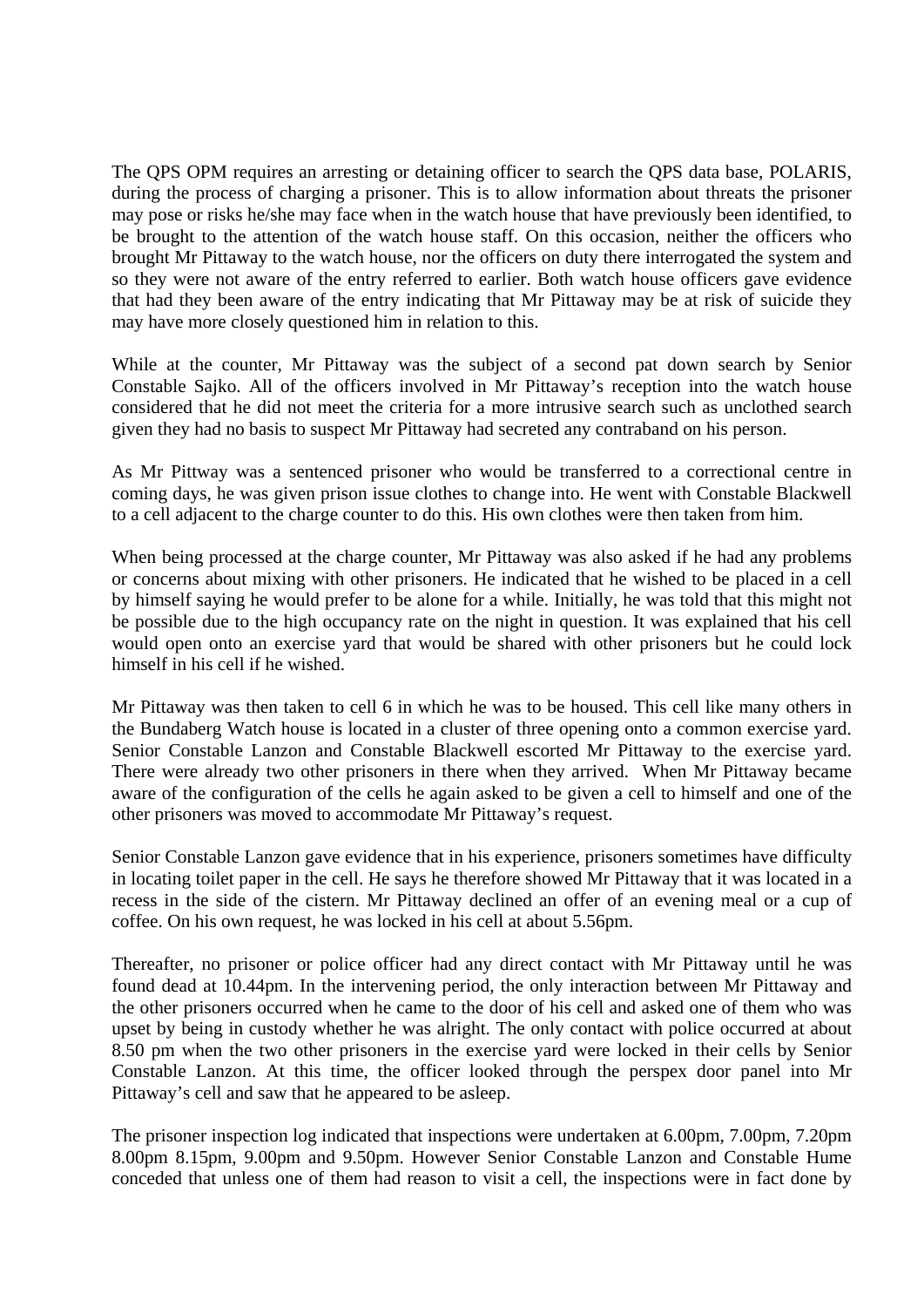looking at the prisoners over the video monitors that were located behind the charge counter. They contended that their signing of the search log was not an attempt to give the false impression that physical inspections had been undertaken; rather the log simply showed prisoner numbers and movements. I find their explanation untenable; I shall return to the issue in the recommendation section of these findings.

#### *The death is discovered*

At 10.30pm, when Senior Constable Rinaldi and Constable Robertson commenced duty in the watch house they received a "*hand over*" from officers Lanzon and Hume who informed them of prisoner numbers and distribution. The incoming officers said that they were advised that one prisoner required some close attention on account of his emotional state. Nothing was said of Mr Pittaway.

Senior Constable Rinaldi said that in accordance with her usual practice, before making an initial physical inspection of all of the cells, she first observed the prisoners on the monitors. She almost immediately noticed that the prisoner in cell 6 was lying on the floor of his cell. She said in evidence that on viewing Mr Pittaway's cell on the monitor she considered he appeared to be sleeping. In my view, the quality of the picture would not allow her to make such an assessment. Having seen the same footage, I consider it unlikely that the officer was able to conclude that Mr Pittaway was asleep. In any event, what ever the reason, she decided to start the inspection with his cell and asked Constable Robertson to accompany her.

The officers arrived at the cell and on looking through the perspex panels in the door and wall could still not satisfy themselves of the prisoner's condition. They therefore entered the cell. The CCTV records this as occurring at 10.44pm.

Constable Robertson entered the cell followed by Senior Constable Rinaldi. Senior Constable Rinaldi noticed a cord around the foot of Mr Pittaway. She observed the cord was tight and leading from his foot towards his head. She and Constable Robertson therefore ran back to the charge counter to get the "*noose knife'* which she used to cut the cord. Senior Constable Rinaldi then went back to the charge counter to summon assistance. She told Constable Robertson to help Mr Pittaway. He ascertained that a ligature was still affixed around Mr Pittaway's neck. He was unable to free it with his hand and so went to the charge counter to retrieve the noose knife from the other officer. Constable Robertson recalls that Mr Pittaway was cold to touch, his face was purple is colour and a pulse could not be detected.

While Constable Robertson was retrieving the knife, one of the offices from the police station who responded to the call for assistance, attended and entered the cell. He noticed the prisoner lying on his back with a length of rope tied around his right foot. He further noticed that prisoner was purple in his face and that there was blood pooling next to his head. This officer commenced first aid but then noticed the noose tied around the prisoner's neck. He attempted to remove it with his fingers but it was too tight. He therefore took out a pocket knife and was in the process of attempting to cut the ligature when Constable Robertson returned to the cell with the noose knife. This was used to cut the rope from Mr Pittaway's neck.

Other officers arrived and Mr Pittaway was carried out into the exercise yard. One of the officers had brought with him a resuscitation mask. This was immediately applied to Mr Pittaway while another officer commenced cardiac compressions.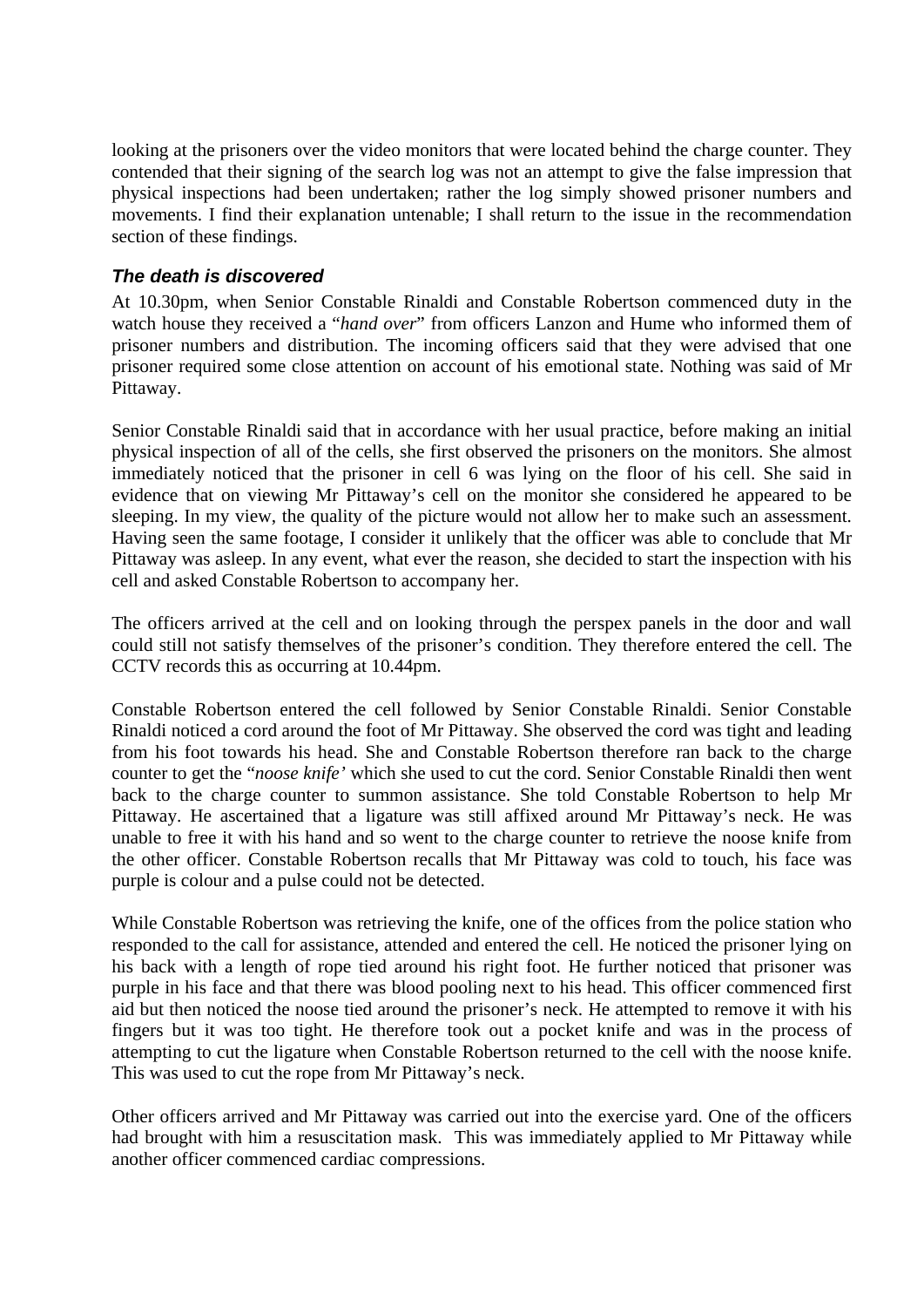When Senior Constable Rinaldi returned to the watch house charge counter after cutting the cord, she called the ambulance. Accordingly, a few minutes later, two ambulance offices entered the watch house. They observed police performing cardiac compressions and artificial ventilation on Mr Pittaway. The ambulance offices attached a cardiograph which indicated no mechanical or electrical activity in Mr Pittaway's heart.

Additional ambulance officers arrived at the scene and after examining Mr Pittaway it was agreed that further resuscitation attempts would be futile and treatment was terminated at  $10.52$ pm.<sup>12</sup>

When it was apparent that Mr Pittaway was deceased, the scene was secured and advice of the death was passed up the Queensland Police Service chain of command. The officer in charge of the local criminal investigation branch initially took charge of the investigation until an inspector from the Ethical Standards Command arrived the next morning. The investigation detailed earlier in these findings then proceeded.

The next day, Mr Pittaway's body was then transported to the John Tonge Centre where he was identified by his sister, Suzanne Pittaway.

#### *Autopsy evidence*

An autopsy was performed by Dr Olumbe, an experienced forensic pathologist, at the John Tonge Centre on 11 December 2005. At the request of the family an independent pathologist from Melbourne also attended. Deep grooves consistent with being caused by a ligature were found around Mr Pittaway's neck and right foot. Diffuse petechial haemorrhages were found in the face and ears. The neck and lungs were heavily congested. Both pathologists agreed that the cause of death was neck compression. No other significant injuries were found and no evidence of any third party involvement in the death was discovered.

Dr Olumbe also found dried blood and mucus in Mr Pittaway's nostrils and noticed that it tracked down his cheek. He explained in evidence that this was most likely the result of an agonal event involving the rupture of capillary blood vessels in the lungs issuing blood into the airway which was then expelled through the nose. It explained the blood seen pooling near Mr Pittaway's head when he was found in the cell.

#### *Investigation findings*

1

During the course of the investigation, the digital recording equipment at the watch house was downloaded. It showed the following events of significance<sup>13</sup>:

- 17.56pm Mr Pittaway is locked in cell 6 by Senior Constables Lanzon and Sajko;
- 20.47pm Senior Constable Lanzon looks through the window into the cell;
- 21.15pm Mr Pittaway stands up and sits on the toilet;
- 21.19pm Mr Pittaway lies down on the bed and pulls the blanket over his head. Movement is then detected and Mr Pittaway is seen to be in a foetal position before straightening his right leg;

 $12$  This time was provided by the QAS officers and does not coincide with the other times which are taken from the CCTV recording

 $13$  As mentioned previously the time shown beside each event may not be completely accurate but it is likely be a good record of the time that transpired between each of the events.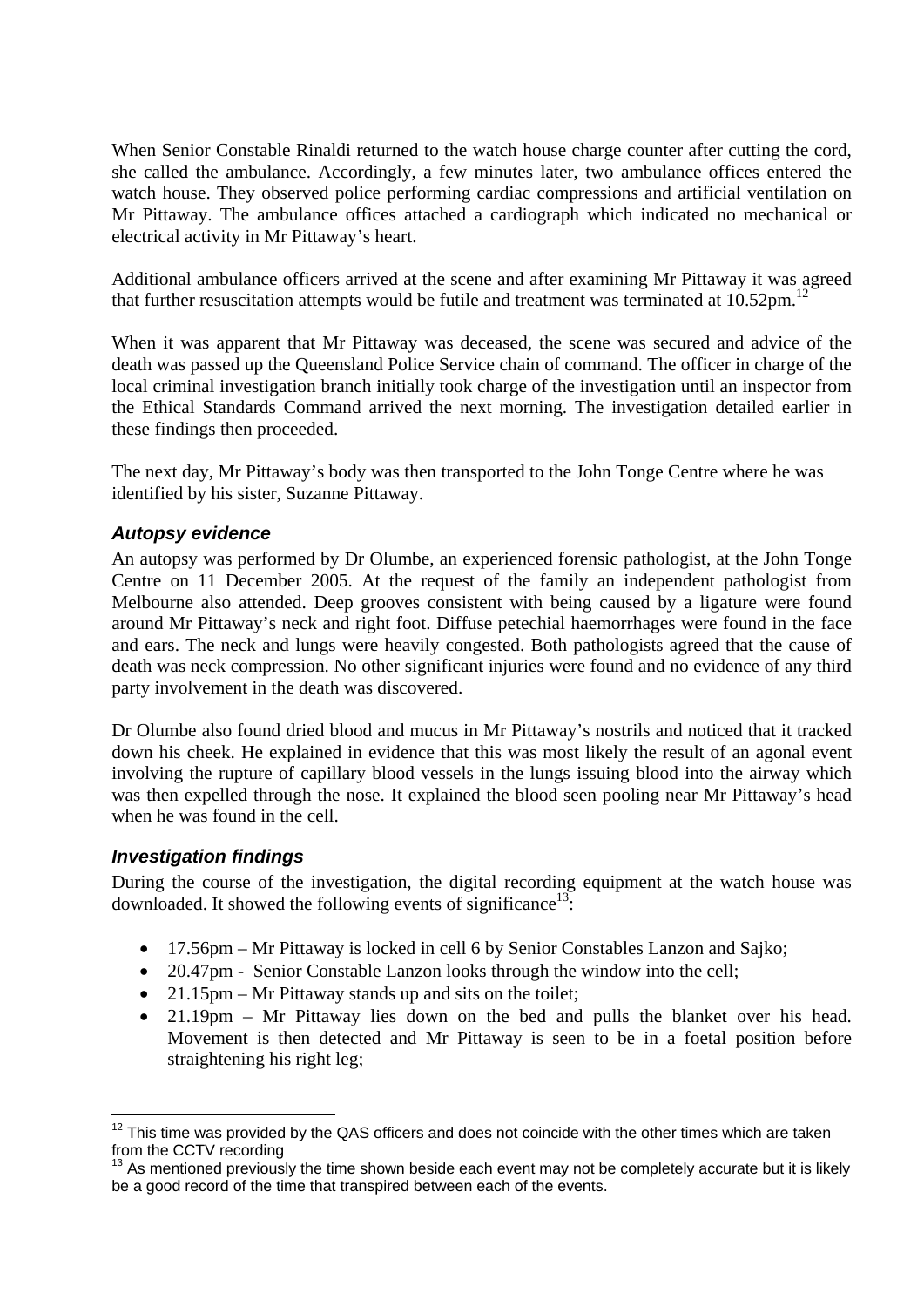- 21.22pm Mr Pittaway sits upright and moves his hands to his throat and then rolls on his side. He rolls over and falls from the bench onto the floor. His legs appear to move momentarily but then remain motionless;
- 22.43pm Two police officers appear at the doorway to cell 6, look through it and the window and then enter the cell.

An examination of the noose that was cut from around Mr Pittaway's neck revealed a complex knot that tightened as the free end was pulled and which was difficult to release.

An unwrapped condom was found in the alcove where the toilet paper was kept in cell 6. It was tested for identifiable bodily residue however the results were inconclusive.

# **Findings required by s45**

I am required to find, as far as is possible, who the deceased was, when and where he died, what caused the death and how he came by his death. I have described above my findings in relation to this last aspect of the matter, the circumstances of the death. As a result of considering all of the material contained in the exhibits and the evidence given by the witnesses I am able to make the following findings in relation to the other particulars.

| Identity of the deceased | The deceased person was Steven John Pittaway                         |
|--------------------------|----------------------------------------------------------------------|
| <b>Place of death</b>    | He died in the Bundaberg Watch house                                 |
| Date of death            | Mr Pittaway died on 8 December 2005                                  |
| <b>Cause of death</b>    | He died from neck compression due to self inflicted<br>strangulation |

## **Concerns, comments and recommendations**

Section 46 of the Act provides that a coroner may comment on anything connected with a death that relates to public health or safety, the administration of justice or ways to prevent deaths from happening in similar circumstances in the future.

I have found that no person other than the two deceased men were directly responsible for or involved in the deaths. However, the circumstances of the deaths of Mr Pittaway and Mr Coe raise similar issues from a prevention perspective and for this reason the deaths were investigated by way of a joint inquest as provided for in s33 of the Act.

Both deaths, in my view, raise the following issues for consideration:-

- Was the risk of self harm adequately assessed?
- Were the deceased men adequately searched when they came into custody?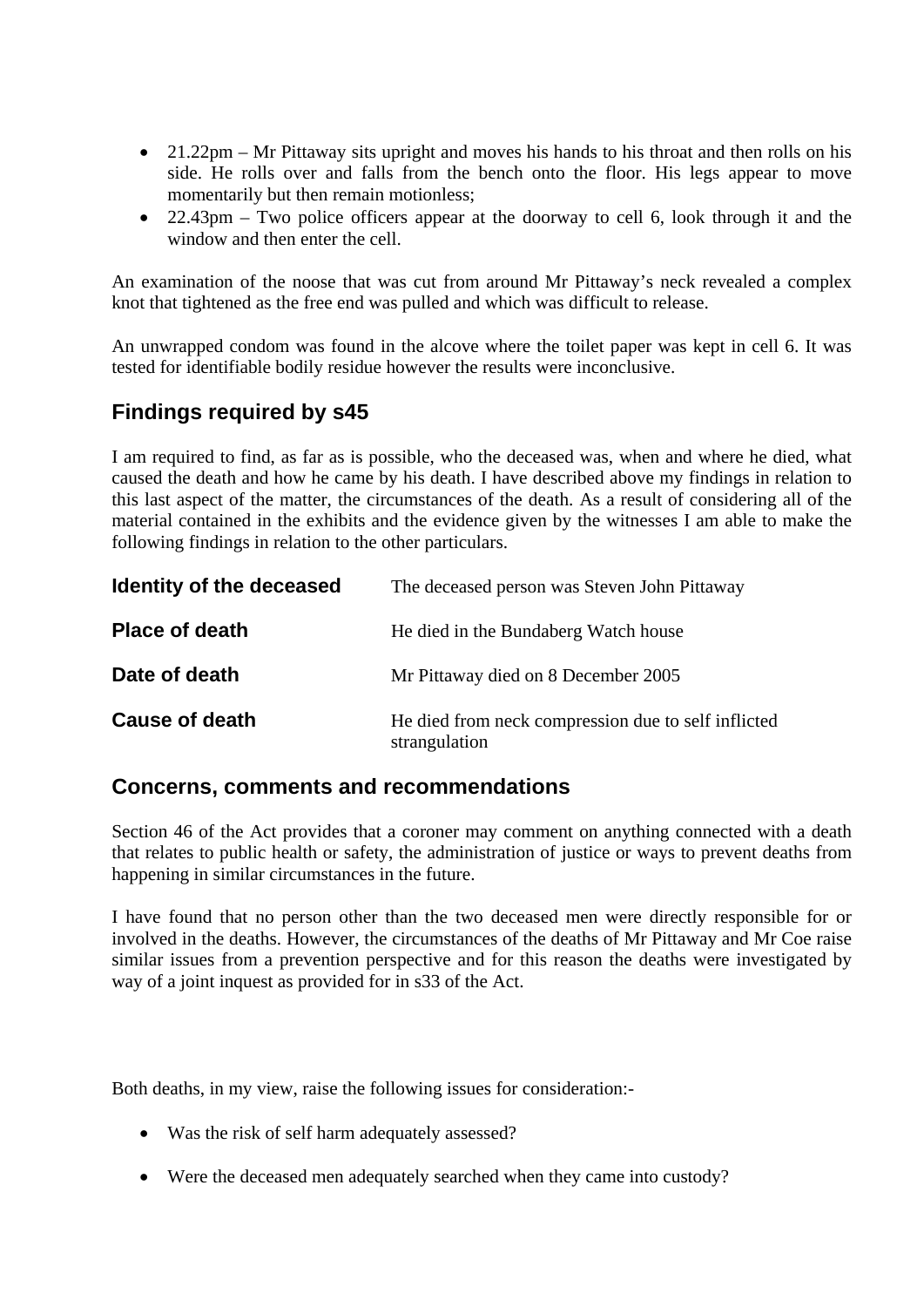- Were the men adequately monitored while in custody?
- The adequacy of the management of the watch house and the supervision and training of watch house staff.

The circumstances of Mr Coe's death, in addition, raises the issue of hanging points in the cells.

### *Assessing a prisoner risk of self harm*

The requirement to make a risk assessment of a prisoner being lodged in a watch house is contained in section 16.9 and section 16.13 of the OPM. In so far as is relevant to this case, those provisions provide that where a prisoner is accepted into custody at a watch house, the charging officer should assess the prisoner to determine:

- whether the prisoner should be confined alone or with other prisoners; and
- the frequency of prisoner inspections.

The officer must continue to inspect and assess the prisoner at regular intervals.

In making this assessment the officer should:

- observe the prisoner's physical appearance and demeanour;
- seek from the prisoner, police and watch house staff information that will assist in the management of the prisoner; and
- administer the health questions in the watch house custody register

When Mr Coe was initially brought to the watch house, all of the information about his mental health including the answers to the relevant questions did not cause concern. The information would not reasonably have required him to be inspected at any greater intervals than should normally occur, namely hourly.

However, when he returned from court on Saturday morning after having been denied bail, he was not reassessed despite there being a significant change in his circumstances. His co-accused reports that it was during this period he noticed Mr Coe was distressed and made remarks that can be seen in hindsight to be indicative of an intention to self harm. I understand that Bundaberg watch house staff have now been made aware of the need to have particular regard to such changes of circumstances. I consider this approach should be incorporated into the OPM and all watch house standing orders.

# **Recommendation 1 – Reassessment after change of circumstances**

*A prisoner's emotional state may change very significantly as a result of decisions made as part of the criminal justice processes. I recommend that watch house staff be directed to have regard to the likely impact of such decisions and to re-assess a prisoners risk of self harm whenever a negative impact can be anticipated.* 

When Mr Pittaway was brought to the watch house he too showed no signs of emotional distress according to the officers who transported him and the officers who received him. Their assessment in that regard was consistent with that made by his defence counsel.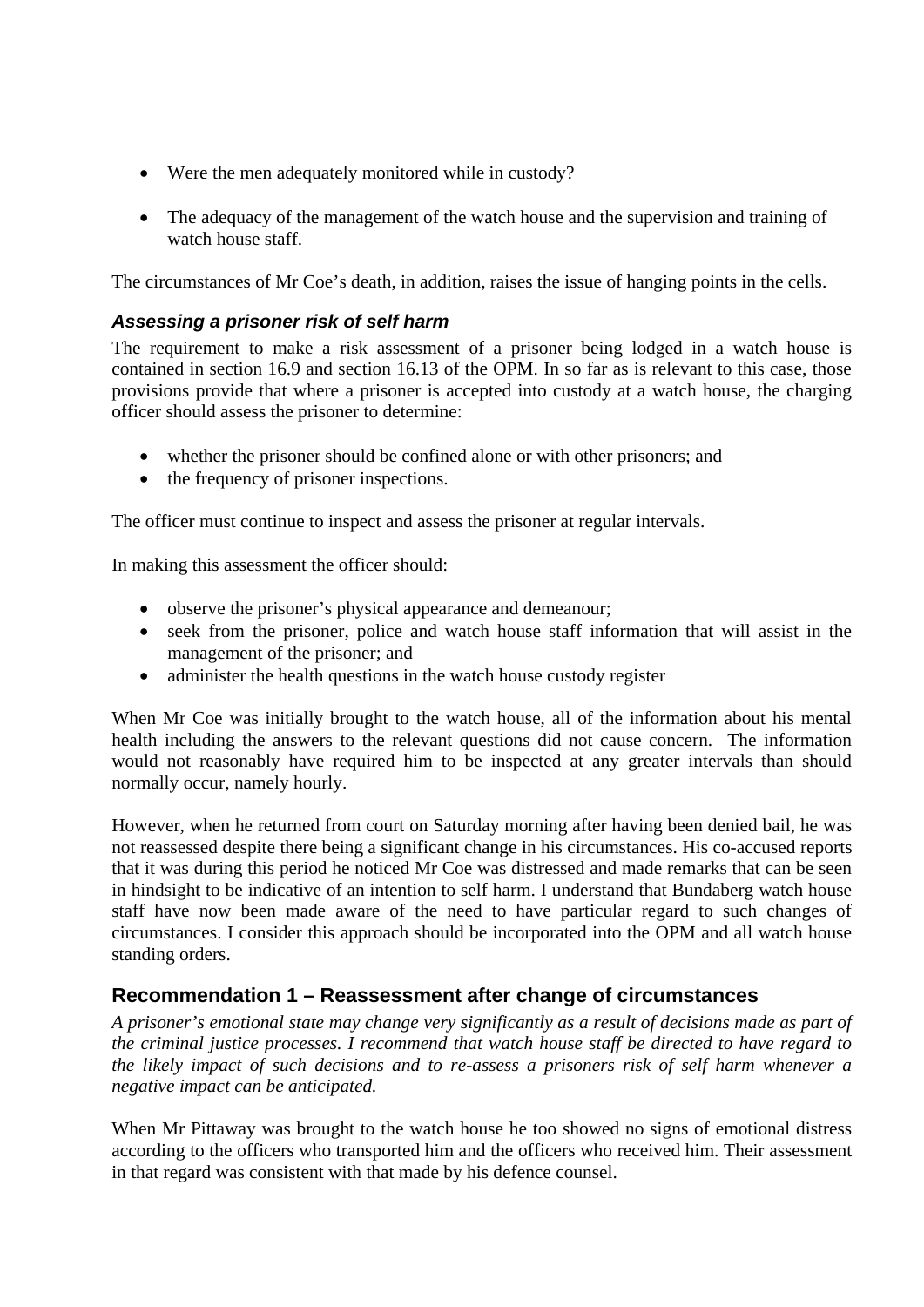Mr Pittaway did disclose some mental health history but he denied any history of self harm or any current suicidal ideation. His assurance that these problems had been resolved was not incongruous with his presentation. However, watch house staff did not access a source of information relevant to the assessment they were making, namely that contained on the POLARIS database.

The POLARIS index is an integrated computer system which is used to record and store information about prisoners and others with whom officers have contact. Any specific warnings in relation to individuals are also entered. For example, if a person has suicidal tendencies or is considered dangerous to police, that information is entered onto the POLARIS database.

As is detailed earlier there was such an entry on the system in relation to Mr Pittaway indicating that in February 2004 he was thought to be at heightened risk of suicide. It was not accessed by any of the officers who dealt with him. The watch house officer who processed Mr Pittaway said that had they been aware of this entry, they may have questioned him more closely about his risk of self harm rather than simply accepting his assurances that his mental health issues had been resolved. I am of the view that had this occurred it is unlikely that Mr Pittaway would have disclosed any information that would have enabled a person without specialist mental health training to come to a different conclusion about his level of risk. Therefore, the failure of any of the officers to check the data base was not a contributing factor to Mr Pittaway's death. However, in other circumstances it could be crucial.

Arresting/detaining officers are required to interrogate the system when they charge a person and bring him/her to a watch house. Watch house staff are required to do this when a prisoner is brought from a correctional centre to attend court. However, the OPM is silent about whose responsibility it is to interrogate the system when a prisoner is not arrested or detained and has not been transferred from a correctional centre to the watch house. This should be addressed.

## **Recommendation 2 - Checking of computer indices for sentenced prisoners**

*I recommend that the OPM be amended to make clear the responsibility of watch house staff to check all relevant indices when a prisoner is sentenced and comes into the watch house after having been on bail.* 

### *Searching of prisoners*

Generally, all persons detained or arrested should be subjected to at least a pat-down search on initial arrival at a watch house. Only if an officer has reason to suspect that a prisoner may have items secreted under his/her clothes is the officer justified in requiring all clothing to be removed. Internal body searches can only be undertaken by a medical practitioner after an order has been made by a magistrate.

The Standing Orders particular to the Bundaberg Watch house provide that a prisoner should be searched following arrest and again on reception at the watch house, if in the opinion of the responsible officer, the need exists. Watch house staff should search a prisoner after the arresting officer has searched the prisoner and the prisoner should be advised as to the reason the search is being undertaken.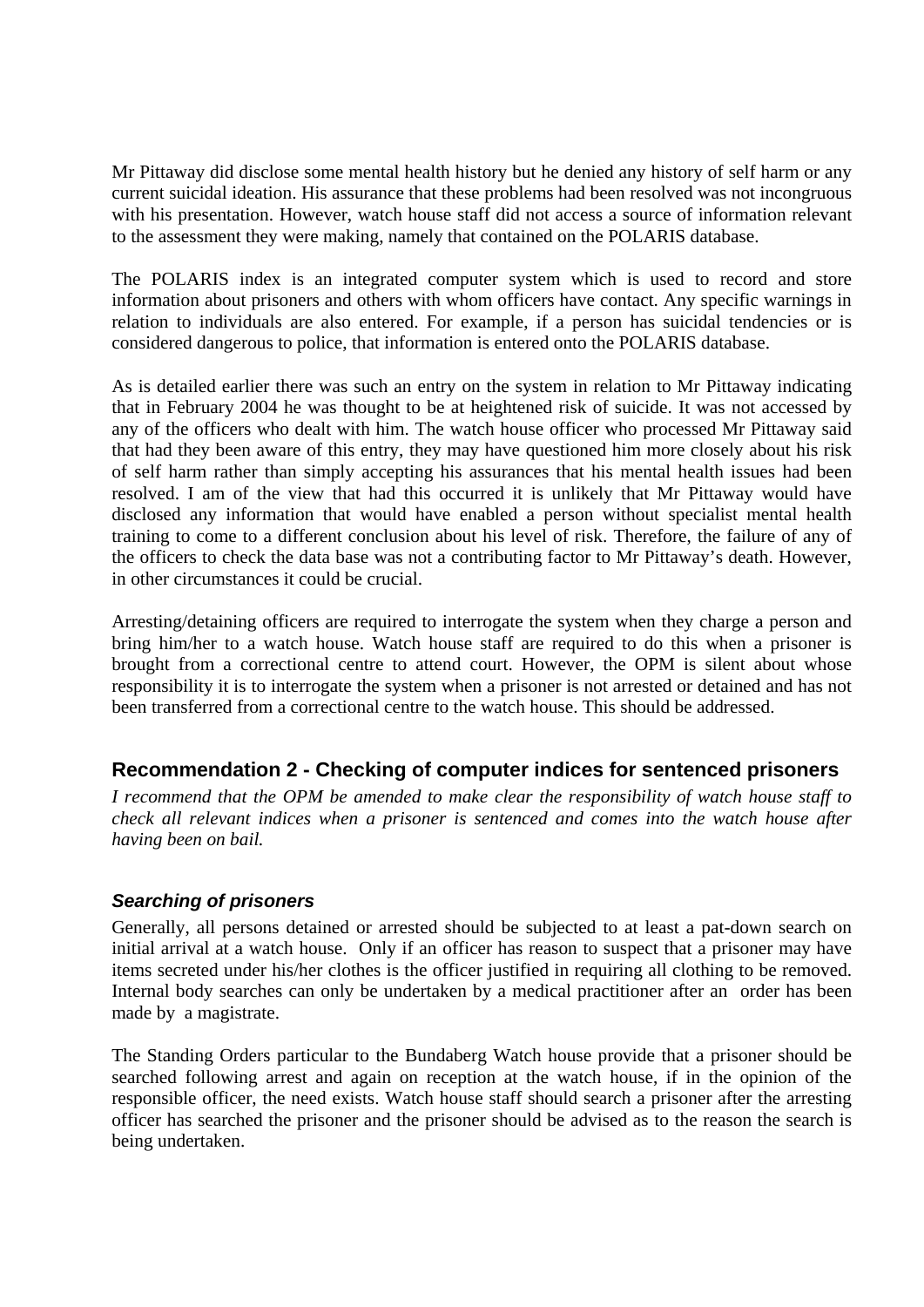Mr Coe was apparently strip searched at his residence when he was arrested and drugs found on him were seized. It is possible that he nonetheless smuggled drugs into the watch house and these may have been in the clothes he changed into after the search. However the evidence is insufficient for me to make a finding in this regard. Watch house staff were aware that he had the shirt that was used as a ligature to end his life but I accept that they did not at the time he was admitted to the watch house have any basis for suspecting that he would use the shirt in that manner.

The evidence indicates that Mr Pittaway smuggled into the watch house a ligature that would have been taken from him had it been found. However, I accept that staff had no basis to consider there was a need for an internal search that would have been needed to discover the cord.

## *The inspection of watch house prisoners*

The requirement to inspect prisoners while they are being held in a watch house is contained in para 16.13 of the OPM. It specifically provides that inspections of prisoners must occur at intervals no greater than one hour and should be conducted personally irrespective of whether video monitoring equipment is installed.

In so far as it is relevant to these deaths, the OPM directs that officers should:-

- observe the prisoners physical appearance or demeanour;
- ask prisoners who are awake if they are well;
- ensure that a sleeping prisoner is breathing comfortably and appears well; and
- wake a sleeping prisoner when the officer is unsure or is concerned about the condition of that prisoner.

The officer monitoring the prisoner is required to record in the inspection register details of the date and time of the inspection as well as a brief comment in relation to each prisoner inspected.

The Standing Orders particular to the Bundaberg Watch house provide that inspections are to be carried out in accordance with the relevant OPM and that a watch house inspection register is to be kept for the purpose of recording such inspections.

The evidence indicates than none of the officers who were on duty when Mr Coe or Mr Pittaway were in custody consistently complied with the requirements of the OPM and the Bundaberg watch house SOP to personally inspect each prisoner at intervals of not greater than one hour. Some of them seemed to be aware of their responsibilities in this regard but said that they were too busy to carry out the necessary checks. Those who used this excuse admitted that they had not brought this situation to the attention of their superiors nor sought assistance to enable them to comply with the requirement. Other officers gave evidence that they believed that prisoner inspections could be carried out either by attending the cell or looking at the prisoners on the CCTV monitors situated above the charge counter. These officers seemed surprised to be informed that the OPM explicitly prohibited this method of inspection.

I viewed the CCTV recording of the cell. At night the picture is grainy, monochrome and indistinct. It is barely possible to make out Mr Pittaway's form after he falls to the floor in what we now know was an agonal event. It is preposterous for the watch house staff to claim that they could exercise any supervision or protective observation of a prisoner via the CCTV monitors at night.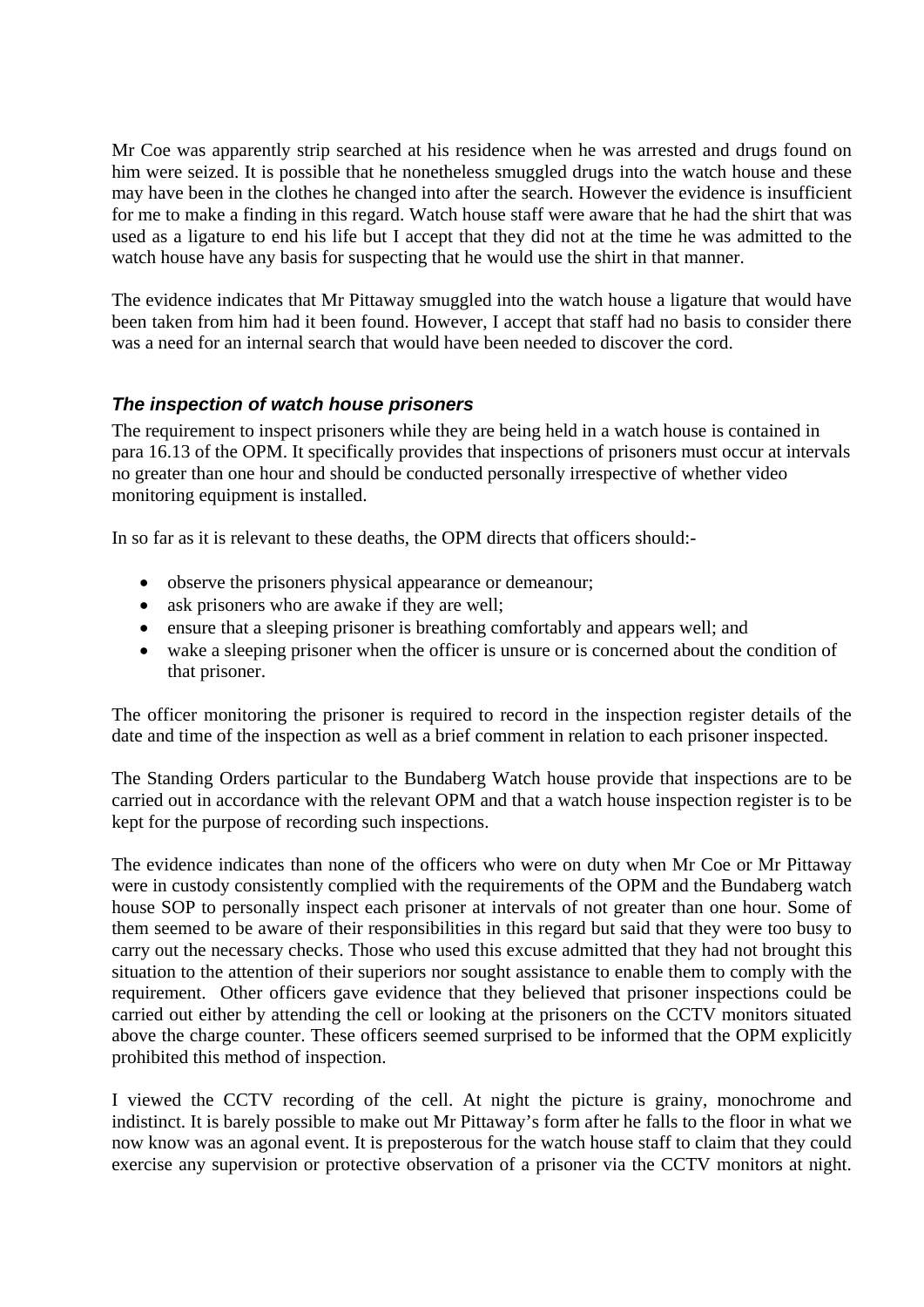To suggest that the purposes of cell inspections can be achieved by a method that does not even enable a watch house staff member to tell whether a prisoner is alive or dead is ludicrous. This is amply demonstrated by the fact that Mr Pittaway lay dead in his cell for an hour and 20 minutes before an officer coming on duty at a change of shift did the right thing and went to his cell. Similarly with Mr Coe: he was almost certainly dead for 25 minutes before an officer coming to collect meal plates chanced to find him.

I accept that on the days on which Mr Pittaway and Mr Coe died, the watch house was busy and the officers were occupied. I have no evidence to suggest that they failed to adequately discharge their duties because of indolence or laziness. Further, it can not be shown that had they done what the OPM requires either man would necessarily have been saved: it is clear that the events that caused the death in each case occupied only a few minutes and it is well known that death by asphyxiation is irreversible after a few minutes.

Nevertheless, compliance with the obligation to regularly inspect all prisoners is crucial to the safety of the watch house: there are many circumstances in which timely intervention could be life saving.

The evidence indicates that there was at the time of both deaths an entrenched practice of not complying with the requirements of the OPM to physically inspect prisoners. That practice was epitomized by the evidence of an officer who had worked in the watch house for four years who said, "*I don't go to the cells unless there is a need to."* Strangely, no one apparently thought that prisoner inspections was a sufficient reason. There was little evidence that practice has improved since that time. The reasons for this continuing non compliance will be dealt with in the following section concerning the question of watch house management.

### *The watch house manager's role*

The obligations discussed in the preceding sections fall upon individual officers performing duty in a watch house. It is the role of the watch house manager to ensure that those obligations are carried out. The OPM in paragraph 16.22 provides that the officer in charge of the watch house is responsible for the efficient and effective management of a watch house. This includes the development of appropriate systems for the:

- safety of people in the watch house;
- health care of prisoners and members;
- security of prisoners and their property; and
- the performance of staff.

In his role as watch house manager, Sergeant Moodie is responsible for the compilation and maintenance of the watch house standing operating procedures. He gave evidence that he reviews these procedures on a yearly basis at a minimum but in practice, as frequently as two to three times per year, or at such time that an additional risk factor is identified.

Sergeant Moodie was questioned about the steps he takes to ensure police officers working in the watch house are familiar with the standing operating procedures. He advised the court that he personally advises new staff in the watch house as to the availability of the procedures both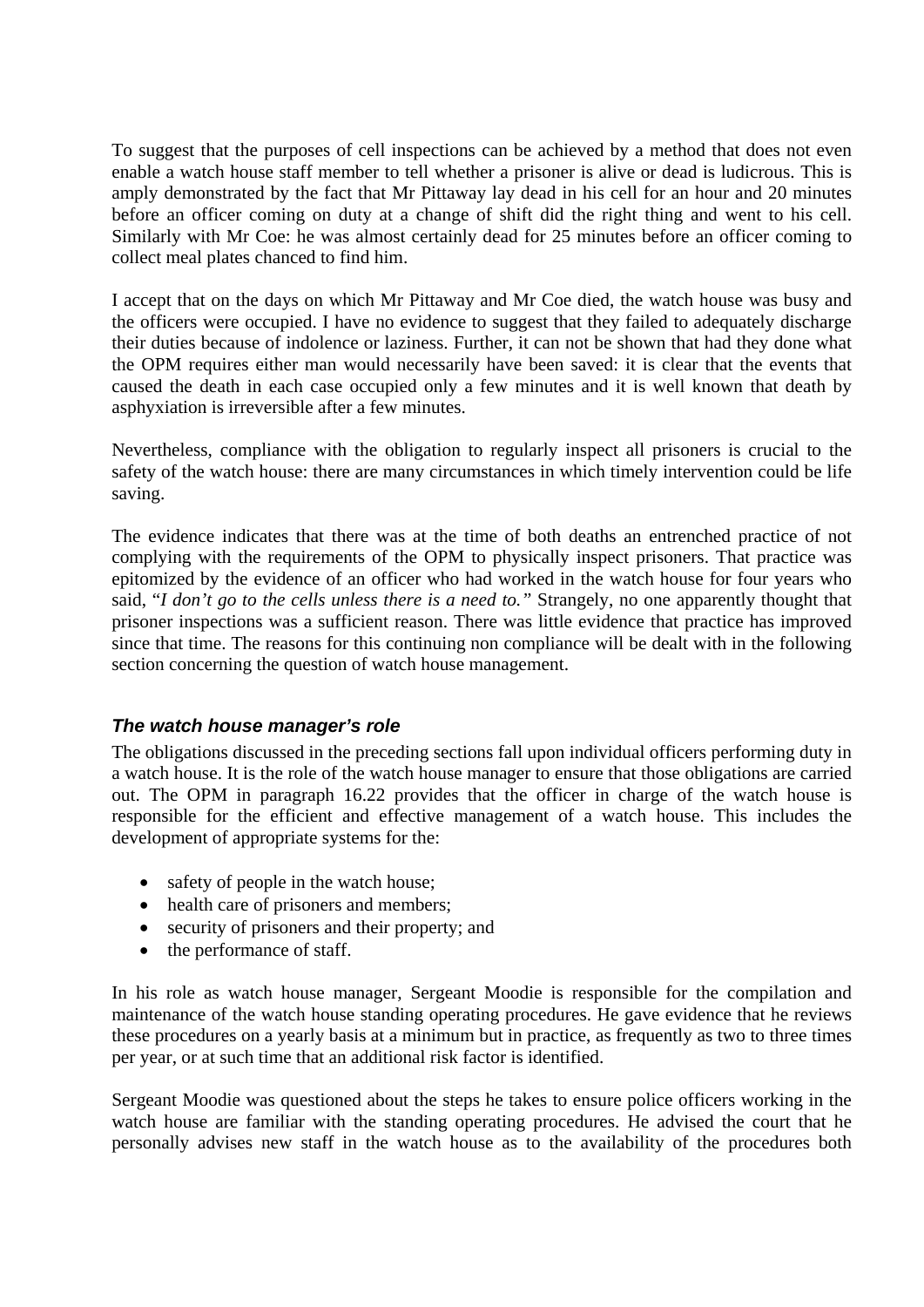electronically and in hard copy. He conceded that new staff are not given any allotted time to review the procedures however they are encouraged to do so when practical.

Sergeant Moodie gave evidence that compliance with the OPM is not always possible or necessary in relation to inspections of prisoners. He believed that in some circumstances, adequate monitoring can be conducted by utilising the close circuit television monitors in conjunction with the intercom. He accepted however that this conduct was in breach of the specific OPM requirements.

The evidence in this case overwhelming demonstrates that watch house staff are not complying with the OPM requirements in relation to the inspection of prisoners and the recording of the results of those inspections. This is to some extent condoned by the watch house manager. While he considers that the departures he countenances do not negatively impact on safety, it is clear that other staff have taken a lead from him and depart from their duty to inspect prisoners in ways that are clearly dangerous.

If Sergeant Moodie is correct when he says that the current OPM requirements are unnecessary, those requirements should be changed. If he is not right he should be required to comply with them.

# **Recommendation 3 – Review of the OPM requirement to physically inspect prisoners**

*I recommend that the requirement to inspect prisoners contained in the OPM be reviewed in light of the Bundaberg Watch House Managers concerns to determine whether they should be amended or enforced. If it is determined that the policy should be maintained all other watch house managers should also be reminded of the requirements.* 

### *The elimination of hanging points*

The Royal Commission into Aboriginal Deaths in Custody, in its final report recommended hanging points be eliminated from watch houses and prison cells. The State Government accepted that recommendation and committed to implementing it. Whilst attempts have been made to minimise access to hanging at police watch houses, they have not been completely removed.

The Bundaberg watch house and police station was built 1996. The watch house was constructed in accordance with the service design standards at the time which were thought to be compliant with the relevant recommendations of the Royal Commission. However, within all of the exercise areas, potential suspension points exist on the exercise area side of the cell doors particularly when the doors are open.

Research undertaken by staff at Bundaberg indicates that the problem can largely be addressed by converting the door locks on the cells so that that they can be electronically operated. This will enable the doors to be kept closed except when a prisoner wants access to the cell for toilet facilities or to be let out into the exercise area. The addition of material to the upper side of the hinge where it protrudes past the outer side of the door will eliminate it being used as a hanging point when the door is closed and prisoners are in the exercise yard. Finally, an intercom would need to be added to the exercise yard so that prisoners can request access to the cells.